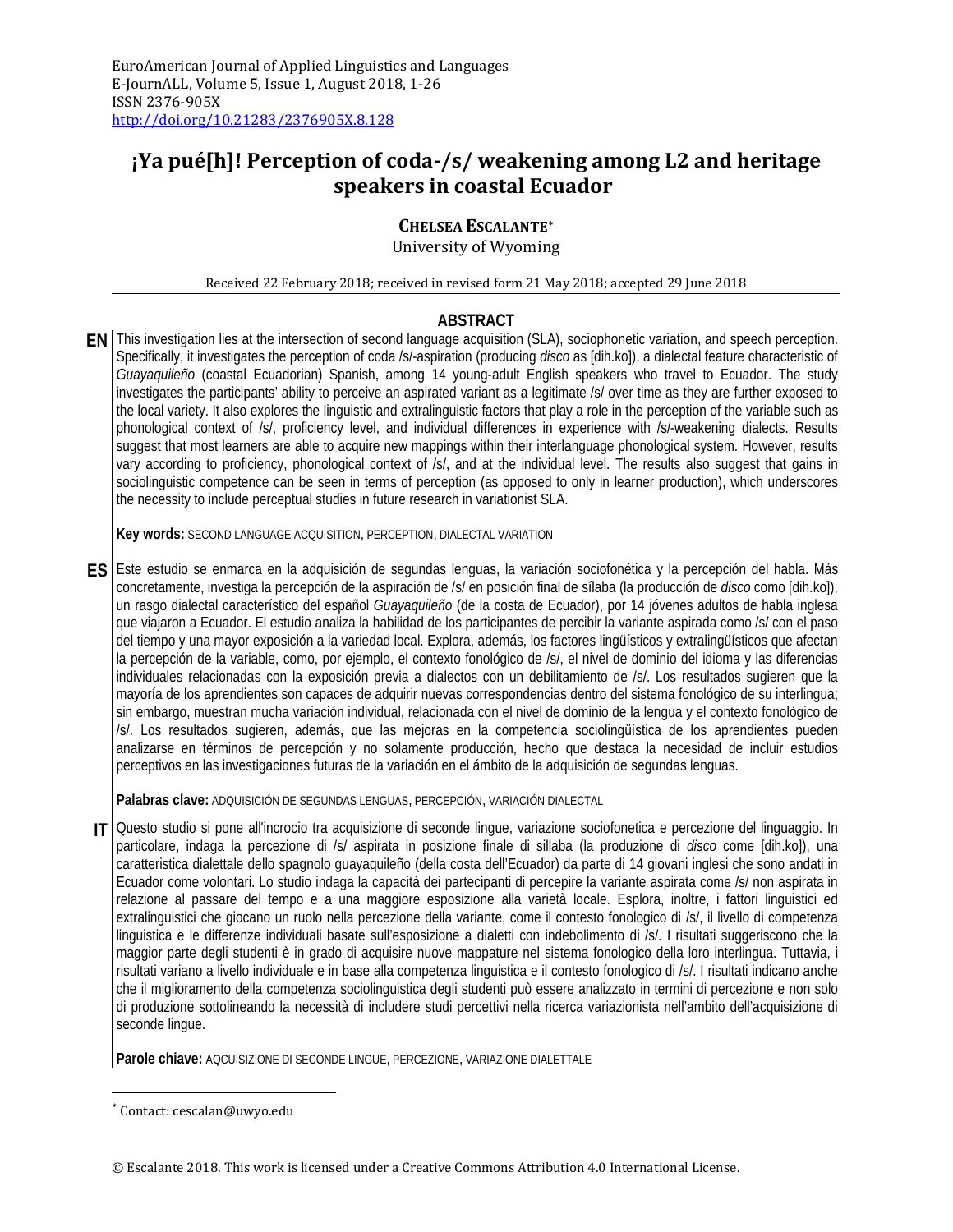### **1. Introduction**

Variationist approaches to second language acquisition (SLA) have gained influence in recent years, in part due to their ability to offer quantitative analyses of the interlanguage system using statistical tools that are capable of examining the complex relationships between a wide range of linguistic and social variables (Bayley & Tarone, 2012). These studies are valuable to the field of SLA because they are able to take into account that the linguistic systems of second languages (L2s), like first languages (L1s), are (1) rule-governed, (2) undergo change, and (3) are impacted by social factors (Gudmestad, 2014, p. 81). First applications of the variationist paradigm to SLA (e.g. Adamson & Kovac, 1981; Dickerson, 1974; Ellis, 1987; Tarone, 1988; Young, 1991), later called Type 1 variation by Mougeon, Nadasdi, and Rehner (2004), focused on interlanguage alternations between native-like and non-native-like variants (using monolingual norms as the baseline), or between more than one non-native variant, such as a learner's use of *\*Do you ate the sandwich?* vs. *Did you drink the milk?*. Studies in Type 2 variation, which emerged a few years later (e.g. Adamson & Regan, 1991; Bayley, 1996; Major, 2004), were concerned with the alternation of non-categorical structures according to native speaker (NS) patterns (sociolinguistic variation). Examples of this type of variation among learners of Spanish would include copula contrast, subject expression, or weakening of coda /s/.

The goal of many of these Type 2 studies is to measure the sociolinguistic competence of L2 speakers, or their knowledge of the sociocultural norms of language and of discourse, vis-a-vis the use of a sociolinguistic variable. This type of competence requires an understanding of the social context in which language is used: the roles of the participants, the information they share, and the functions of the interaction (Muniandy, Nair, Krishnan, Ahmad, & Noor, 2010). The very definition of the sociolinguistic variable, which was originally termed as two or more ways of saying the same thing (Labov, 1972) and later broadened to include two or more ways of expressing the same function, suggests that sociolinguistic competence involves not only the ability to use target-language patterns of variation, but also the competence to realize that the variants in question are mapping to the same variable (i.e. that *máØ*, *máh*, and *más* all mean the same thing). Despite the fact that sociolinguistic competence must involve the ability to comprehend the variable in question, thus far, nearly all of the sociolinguistic studies of SLA have measured how speakers *produce* variable forms. A handful of studies have explored how L2 speakers *perceive* sociolinguistic variants, but significantly more work in this area is necessary to understand how these speakers process multiple forms and create associations between variants. As such, the goal of the current study is two-fold: first, it seeks to determine through a multivariate analysis the factors constraining learner perception of a highly frequent variable form in Spanish: coda /s/-weakening; second, it suggests that sociolinguistic competence can and should be measured not only in terms of how learners produce variable forms but also how they perceive and process such forms.

In this study, /s/-weakening was chosen for several reasons. First, few topics in Spanish sociolinguistics have received as much attention as syllable-final /s/-weakening (i.e. Brown, 2008; Bybee, 2002; Erker & Otheguy, 2016; File-Muriel, 2007; Lafford, 1986; Lipski, 1985; 1999; Poplack, 1986; Terrell, 1978; 1979, among others). As such, there is plenty of information available as to the linguistic and social factors that constrain the production of the variable that can be used as a point of comparison in studies of perception. Secondly, due to its extensive social and geographic variability in the Spanish-speaking world, it is likely that L2 speakers will come in contact with the variable at some point during their acquisitional journey. Because of that likelihood, it is important to understand how learners acquire the sociolinguistic competence to map weakened forms to /s/ – how they come to understand, for example, that *máØ*, *máh*, and *más* all carry the same function. Third, coda /s/ carries significant morphological information in Spanish, increasing the necessity for learners to accurately interpret it. Fourth, whereas other sociolinguistic variables are quite salient and arguably easier for learners to notice (*tú*/*voseo*, copula contrast, Argentine *sheísmo*, and the use of θ in Spain), /s/-weakening can be characterized as a less salient variable that is both difficult for learners to comprehend (Trimble, 2011) and also requires a re-mapping of the L1 English phonological system which typically does not allow for aspiration or deletion of syllable-final sibilants, except for in the case of inflectional /s/ in some English dialects.

This study is based on data collected from a group of 14 young adults (all L1 speakers of English) from distinct parts of the United States who travel to Guayaquil, Ecuador to work as long-term volunteers for a humanitarian non-governmental organization (NGO) for a period of twelve months. It explores the volunteers' perception of /s/-weakening in a longitudinal manner, quantitatively measuring their ability to map [h] to /s/ via a perception task at six different intervals throughout their year in Ecuador. Data was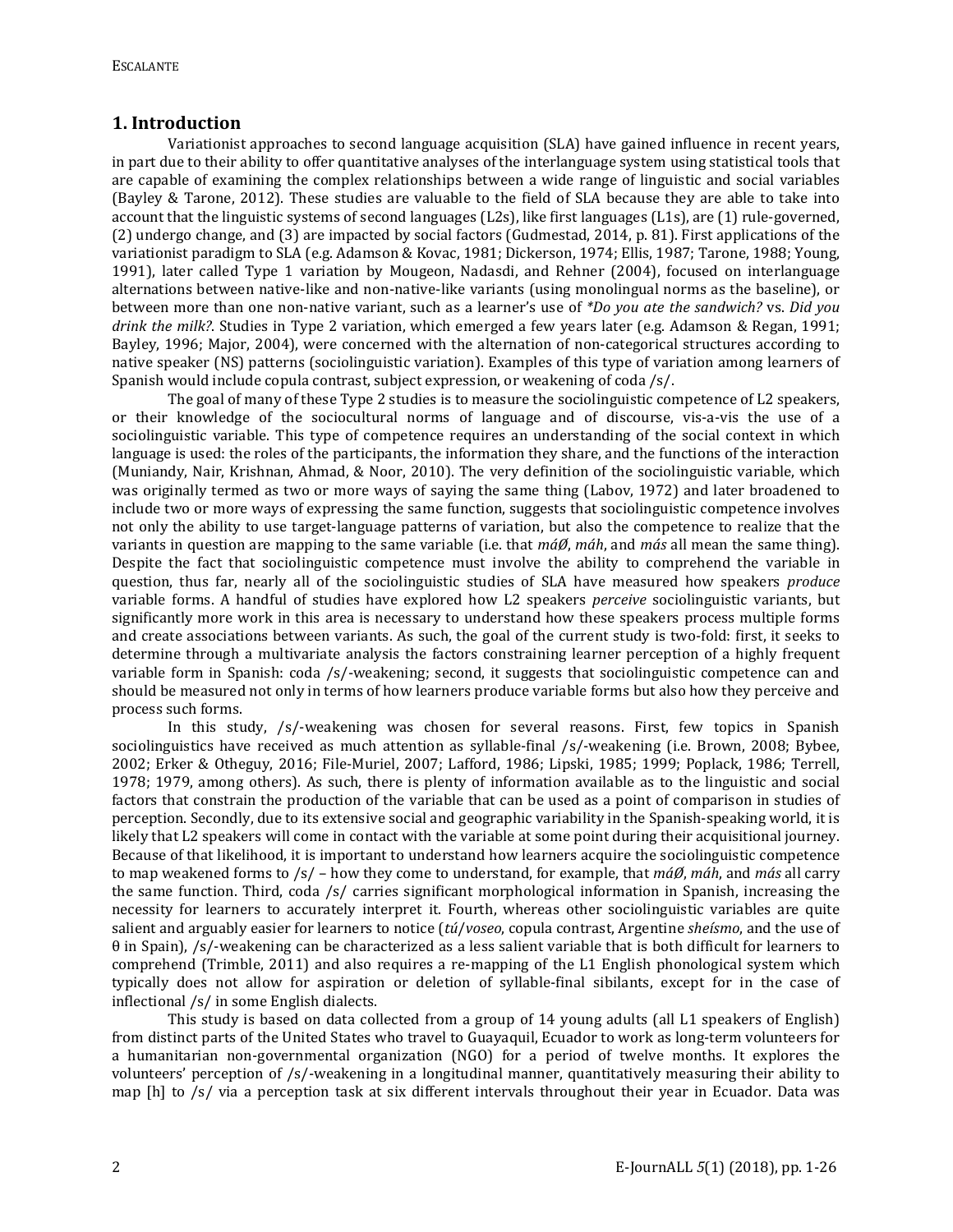submitted for multivariate analysis to Rbrul (Johnson, 2009) to measure the relative strength of factors influencing the participants' ability to perceive  $[h]$  as a legitimate variant of /s/.

### **2. Background and motivation**

### *2.1. Status of /h/ and /s/ in English and Spanish*

Although perhaps best described as a sub-segmental gradient phenomenon (Erker, 2010), most research on Spanish /s/-weakening has used a tri-part labeling system – retention [s], aspiration [h], or deletion [Ø]– to distinguish between the innumerable phonetic manifestations of /s/ (Lafford, 1986). English has a phoneme /h/ (as in *house*) that is traditionally described as a voiceless glottal fricative, similar to the aspirated variant of  $/s/$  in Spanish, [h]. However, although there are similarities between English  $/h/$  and Spanish [h], the two phones differ in terms of the syllable position in which it occurs (and is contrastive) as well as the phonemes to which [h] is associated (Schmidt, 2011, pp. 19-20). In English, /h/ is contrastive in syllable-initial position (*house*/*mouse*, *hot*/*ought*), but is not found in coda position, while Spanish [h] is not contrastive and, with the exception of some dialects, appears in syllable-final position. Since glottal fricatives do not occur in coda position in English, it may be the case that L1 English speakers do not perceive the aspirated variant in Spanish, at least at the beginning stages of acquisition (Schmidt, 2011, p. 20). In Spanish, [h] is an allophone of /s/, but in English, [h] typically does not appear as a surface representation of the English phoneme /s/. As Schmidt (2011, p. 21) states, in order to perceive /s/-weakening, not only do L1 English L2 Spanish speakers "need to acquire the perception of a phonetically similar sound in a new phonetic context, [but] they must also come to recognize [h] as a legitimate variant of a different phonemic category, /s/".

Figure 1 illustrates the variability of /s/-production within a single phrase extracted from an interview of a NS of coastal Ecuadorian Spanish. In this phrase, *las personas* 'the people', the first coda /s/ is weakened, visible by the shorter duration of the frication segment and lack of concentrated high frequency energy on the spectrogram. In *personas*, coda /s/ is retained, visible by the longer duration and concentrated high frequency frication. Thus, an L1 English - L2 Spanish speaker hearing this utterance would need to acquire the perception of [h] in a new context (syllable-final) while realizing that [h] pertains to /s/ instead of  $/h/$ .



*Figure 1.* Coastal Ecuadorian NS producing *las personas* (the people)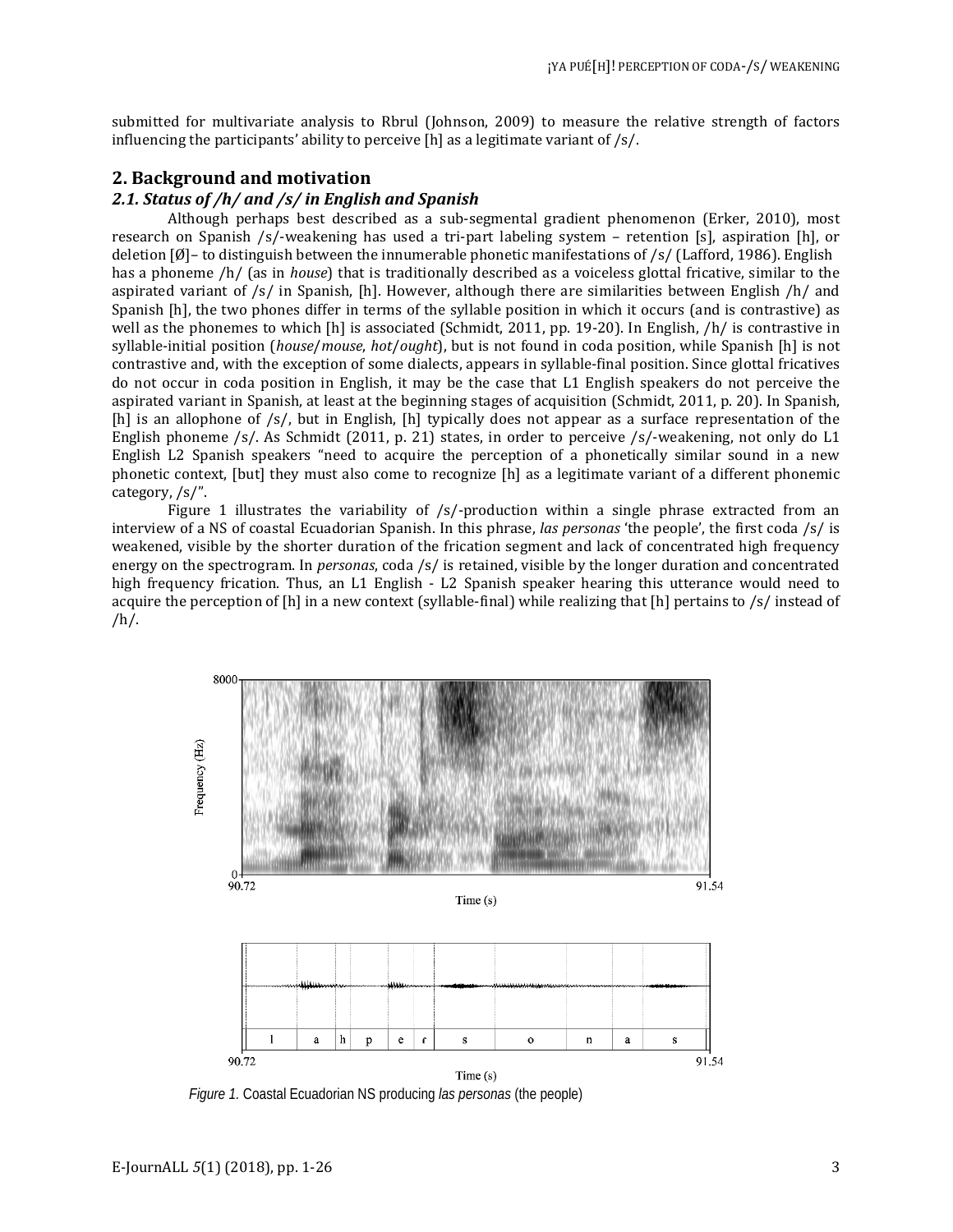#### *2.2. Previous studies on the production of /s/-weakening*

Although there has been very little research on /s/-weakening among L2s and HLLs, this topic has been studied prolifically among NSs. Most research has shown that the main linguistic factor that constrains /s/-lenition within a given speech community and speech style is following phonological context. According to Lipski (1999), at the first stage of weakening, /s/ is produced as the glottal fricative [h] before a consonant both within and between word boundaries (*las mesas* [lah mé.sas] 'the tables', *hasta* [áh.ta] 'until') but retains its sibilance and is produced as [s] phrase-finally and before vowels<sup>[1](#page-3-0)</sup>. In the second stage, syllable-final /s/weakening extends to all syllable-final contexts, including phrase-final (*vamos* [bá.moh] 'let's go'), while retaining word-final prevocalic /s/ as [s] (*es así* [es a.sí] 'that's how it is'). In the third stage, weakening advances to include word-final prevocalic /s/, and in the fourth stage of /s/-lenition, all word-final sibilants are realized as [h], regardless of the nature of a following segment (p. 198). Lipski also hypothesizes that speakers that aspirate or delete in one of the latter contexts will also lenite in the former contexts. Large-scale empirical studies such as those of File-Muriel (2007) and Terrell (1978) on Colombian and Caribbean varieties of Spanish, respectively, as well as small-scale work on coastal Ecuadorian Spanish (Escalante, 2016) have shown phonological context to be a robust predictor of /s/-weakening, with pre-consonantal contexts generally favoring lenition more so than pre-vocalic and pre-pausal contexts.

A second linguistic factor that has been found to constrain /s/-weakening is lexical frequency. Exemplar theory and usage-based phonology typically claims that high-frequency lexical items undergo regular sound change at an accelerated rate compared to low-frequency words[2.](#page-3-1) Using data from Argentine and Cuban Spanish (Terrell, 1979), Bybee (2000) argued for a usage-based approach to /s/-lenition, suggesting that if usage affects stored representation and if twice as many tokens begin with a consonant than with a vowel, phonetic changes conditioned by a following consonant will also take place at a word-boundary, though at a slower rate than word internally where the environment does not alternate. Brown (2008) explored word-internal and word-final /s/ reduction in three dialects of Spanish (Cali, Colombia, Mérida, Venezuela, and San Juan, Puerto Rico) and found that high-frequency words significantly conditioned final /s/ reduction in dialects with lower rates of overall reduction (Cali, Colombia and Mérida, Venezuela), but not in dialects with higher rates of reduction (San Juan, Puerto Rico). File-Muriel (2009) has also shown frequency to be a significant predictor of weakening in Colombian Spanish as has Fox (2006) in several Latin American dialects. Other research, on the other hand, has called into question the degree to which frequency has been claimed to affect variation (Abramowicz, 2007; Bayley, 2014; Bayley, Greer, & Holland, 2017; Labov, 2010; Martínez-Sanz & van Herk, 2013; Tamminga, 2014). Bayley (2014) has shown that frequency has at most a minimal effect in cases of stable variation and claims that the "absence of consistent effects for frequency in the variables suggests that the role of frequency in language variation and change has been considerably overestimated." In support of this line of research, lexical frequency was not found to be a significant predictor of /s/-weakening in a small pilot study of coastal Ecuadorian Spanish (Escalante, 2016).

A number of studies on coda /s/ have also found prosodic stress to influence lenition. Brown and Cacoullos (2003), Poplack (1980), and Terrell (1978) have all found higher rates of weakening in unstressed environments. In coastal Ecuadorian Spanish, stress was found to be a significant predictor of weakening in spectral terms (center of gravity [COG]) but not in temporal terms (frication duration)<sup>[3](#page-3-2)</sup>. Like in previous research, unstressed syllables demonstrated a lower COG (mean = 1556hz) than stressed (mean = 1726hz) (Escalante, 2016).

Lastly, the number of syllables in a word has been found to influence lenition in a number of studies across several geographic regions. Lipski (1984), Barrutia and Terrell (1982), Cepeda (1995), Lafford (1989), and Terrell (1978) have all found evidence of higher degree of /s/-maintenance in monosyllabic words than polysyllabic words. In coastal Ecuadorian Spanish (Escalante, 2016), the same pattern was found, but only for COG; as the number of syllables increased, COG decreased by 118.003hz. The number of syllables was not found to be a significant predictor of weakening in temporal terms, however.

l

<span id="page-3-0"></span><sup>1</sup> This is typically considered a product of *sinalefa* (linking), or the tendency for prevocalic coda /s/ to be resyllabified to the onset of the following syllable.

<span id="page-3-1"></span><sup>2</sup> Although this is generally true, according to Bybee (2007), high frequency can also have a conserving effect. Bybee (2007, p. 29) uses the examples of low-frequency past tense verbs with a lax vowel such as *lept*, *wept*, and *dreamt* tend to be regularized to \**leaped*, \**weeped*, and \**dreamed* more so than their high-frequency counterparts *slept*, *left* and *kept* (rarely regularized to \**sleeped*,\* *leaved*, and

<span id="page-3-2"></span><sup>&</sup>lt;sup>3</sup> COG measures the frequency at which sonic energy is maximally concentrated (Erker, 2010). There is more evidence of /s/-weakening as measurements of COG and frication duration decrease.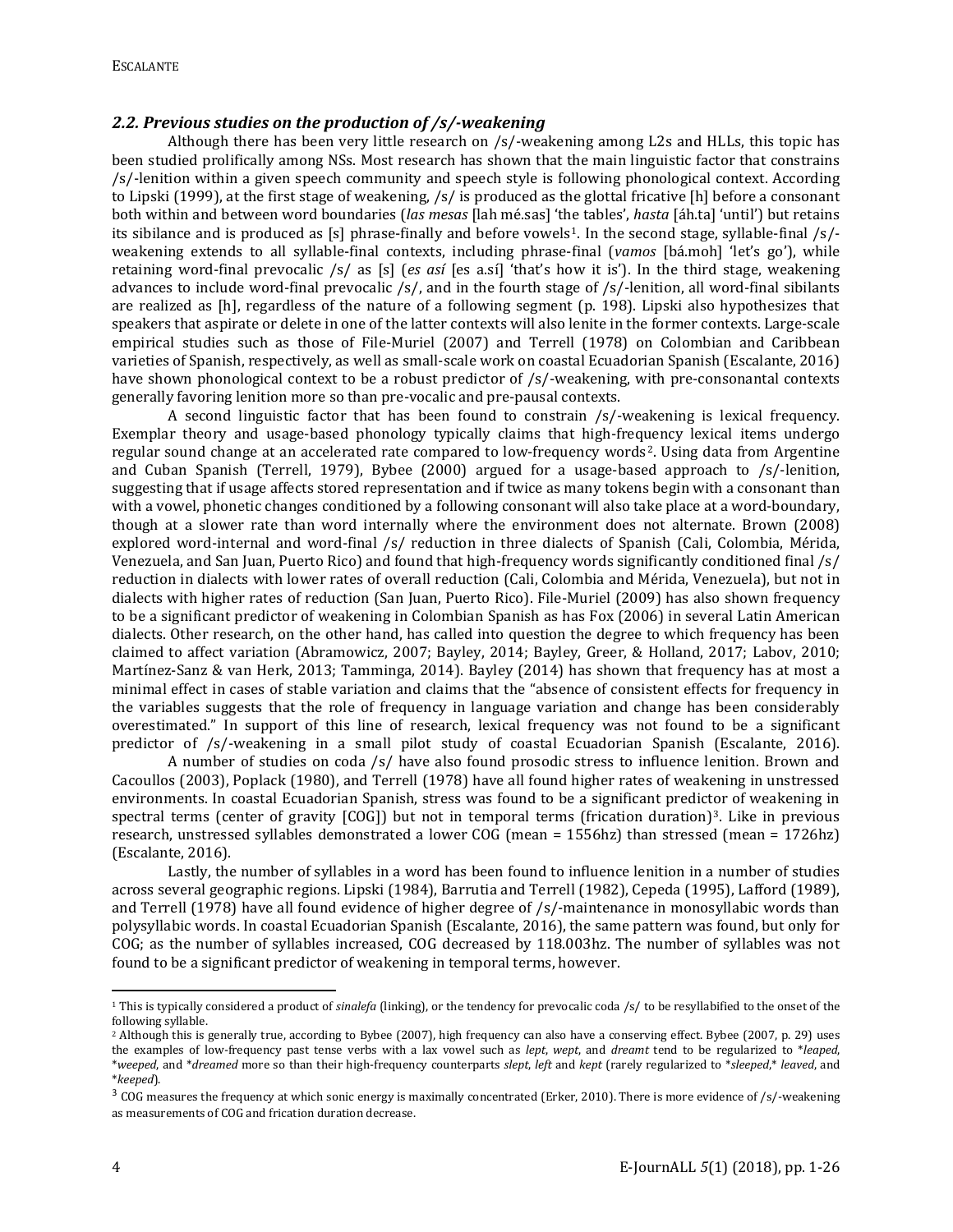Within Spanish-speaking communities, in addition to the linguistic constraints mentioned above, variation in the distribution of /s/ has also been explained in terms of varying sociolinguistic characteristics of the speakers, such as socioeconomic status and education level, age, gender, and whether the speaker resides in an urban or rural location (File-Muriel & Brown, 2011). Aspiration and deletion are generally considered markers of social class, with upper-class and more-educated speakers tending towards less weakening, while lower-socioeconomic class and less-educated speakers favor more lenition (Lafford, 1986; Terrell, 1981). The more advanced stages of /s/-weakening in a particular dialect are also typically found to a greater extent in the speech of males and speakers from lower socioeconomic levels, while females and speakers from higher socioeconomic levels tend to favor less-advanced stages or full sibilance (Dohotaru, 2004; Ruíz-Sanchez, 2004). One notable exception to these patterns was found in the work of Carvalho (2006) who found that on the Uruguayan-Brazilian border, /s/-aspiration is found to be a prestige marker, rather than a stigmatized variant, used as a result of a desire to accommodate more closely to the speech of Montevideo.

### *2.3. Previous studies on the perception of /s/-weakening*

Perceptual studies relating to Spanish coda /s/ are far more rare than production studies, both for NS as well as for L2 listeners. Regarding how NSs process /s/-weakening, Figueroa (2000) and Hammond (1978) found that NSs of Caribbean varieties were able to distinguish between word-internal /s/-elision and complete absence of /s/ (as in *pastilla* [paØ.tí.ʝa] 'pill' versus *patilla* [pa.ti.ʝa] 'sideburn'), but were not able to distinguish between elided-/s/ and no /s/ in word-final position (as in *hagas* [á.ɣaØ] versus *haga* [á.ɣa]), highlighting the degree of difficulty that even NSs face when perceiving /s/-weakening in isolated words with little to no contextual clues.

A few studies have looked at the perception of NS /s/-weakening by L2 listeners, some focusing solely on /s/-weakening and others focusing on the comprehensibility of a specific dialect that contains /s/ weakening along with other sociolinguistic variables. Schmidt (2009) explored gains made in comprehension of Dominican Spanish among 11 adult learners over the course of a three-week stay in the Dominican Republic, measuring how L2s progressed in their comprehension of four local features: /s/-weakening, intervocalic /d/-weakening, lambdacism (variation between syllable-final liquids / $r/$  and /l/), and /n/velarization. Participants did improve their global comprehension abilities over the course of the stay, yet deletion of coda /s/ and lambdacism was found to impede comprehension to a greater extent than did deletion of word-final /d/ or /n/-velarization, suggesting that different phonological features of Dominican Spanish have different effects on the comprehension of the dialect.

Studying the effect of phonetics training on dialect comprehension, Rasmussen & Zampini (2010) explored how L2 speakers improved their comprehension of Andalusian Spanish (a dialect characterized by /s/-weakening, among other features) with and without explicit training on the target dialect. The authors found significant rates of improvement in comprehension of weakened /s/ after exposure; however, the difference in improvement between the control group and the experimental group did not reach statistical significance, therefore not supporting the hypothesis that explicit instruction aids in the ability to comprehend /s/-weakening.

Schmidt (2011) examined how 47 NSs of Spanish from aspirating and non-aspirating dialects and 215 English-speaking learners of Spanish with varying experience with the target language (TL) identified and processed tokens of syllable-final, word-internal aspirated /s/. Specifically, she found that the L2 learners demonstrated development in the perception of the dialectal feature, with identification of aspiration as a variant of /s/ first emerging at the intermediate-low level. By the most advanced levels, L2 learners showed native-like patterns of perception of the aspirated variant. The location of study abroad experience was found to play a significant role in perception of the aspirated /s/, with greater acceptance of the aspirated variants as legitimate forms of Spanish /s/ among those learners with prior experience in /s/-weakening regions.

George (2014) investigated L1 English speakers' perception of /s/-weakening in beginning, intermediate-low, and advanced Spanish courses in order to determine if and how L2 Spanish learners perceived /s/-weakening. Results indicated that learners of Spanish do perceive /s/-weakening, but the extent of this perception varies based on the level of the Spanish course, with advanced learners perceiving aspiration more than beginning learners. She also found that learners most often associated aspiration with nothing (i.e. processing pa[h]ta as *pata* rather than *pasta*).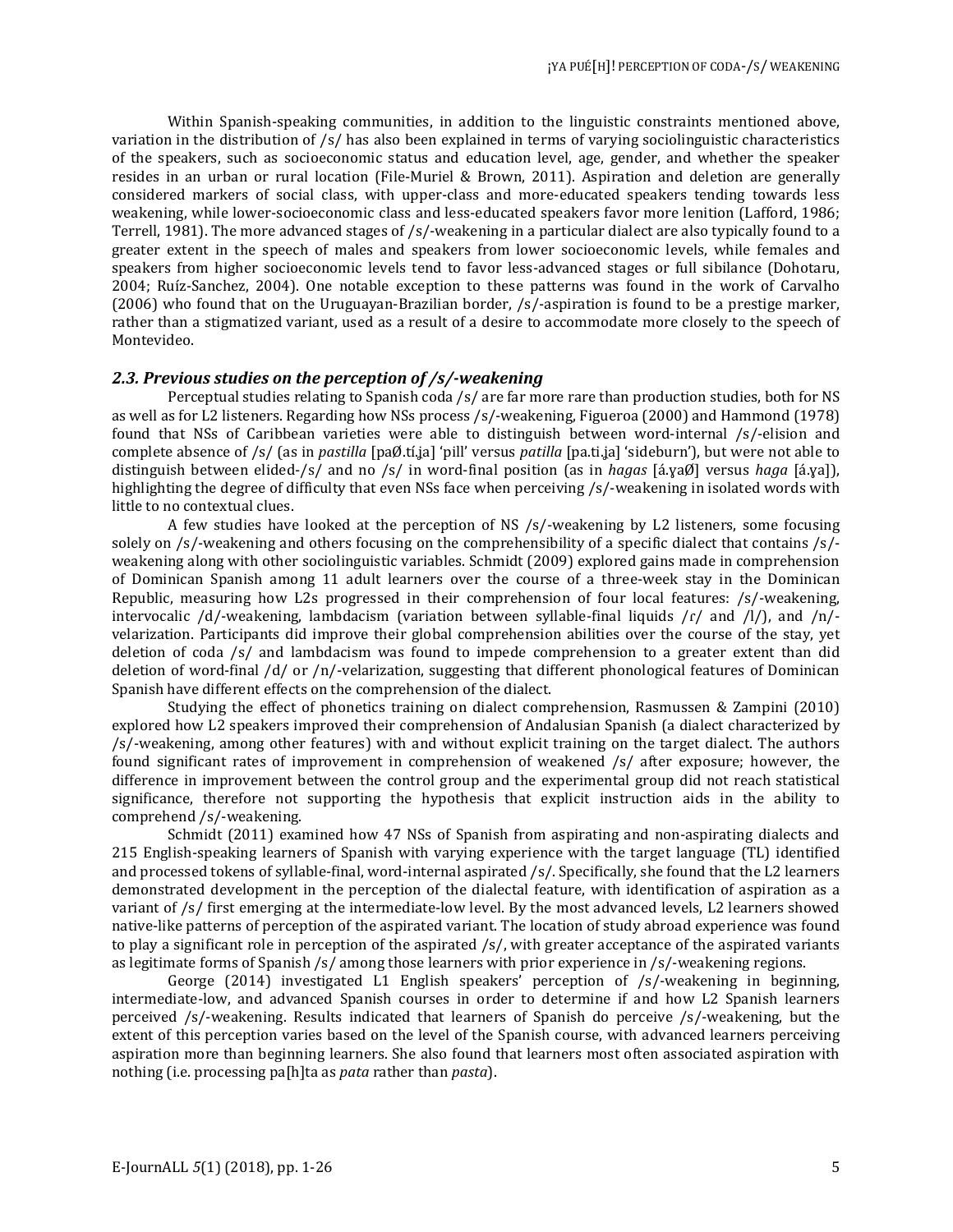Lastly, Bedinghaus (2015) studied the perception of /s/-weakening among students sojourning in Andalusia (an /s/-weakening region) and at-home learners, finding that abroad learners were more successful at perceiving weakened variants than their peers at home.

#### *2.4. Heritage language learners and dialectal variation*

Often the prototypical heritage language learner (HLL) is conceived as an individual whose parents are first-generation immigrants and NSs of the heritage language (HL). The HLL then grows up in an environment where the minority language is spoken in the home by both parents and the majority language (English, in the context of the United States) is used in public spaces and eventually becomes the dominant language of the HLL. As Potowski (2013, p. 405) explains, the primary distinguishing factor between L2s and HLLs of Spanish in the United States is that HLLs are exposed to Spanish starting at birth from their family members, while L2 speakers typically acquire the language later and in a classroom environment, while the primary differentiating factor between HLLs and "homeland" speakers (or NSs) is that HLLs "spend a portion of their prime language-learning years immersed in an English-speaking environment" (p. 405). She explains that HLLs generally receive input in Spanish in the home, sometimes exclusively, but sometimes combined with exposure to English until they enter preschool or kindergarten. Upon entering school, then, the amount of English input increases drastically, while Spanish typically remains confined to the domestic and community domains, resulting in HLLs typically not having "the same exposure to the wide variety of linguistic and social experiences that a homeland speaker [does], usually resulting in a different linguistic system" (p. 405). Yet despite these common traits, most scholars of HL linguistic systems agree that there is great heterogeneity among individuals categorized as HLLs. According to Potowski (2013), these individuals can vary along the following five dimensions, some of which overlap in different ways: historical (generation of immigration), linguistic (age of onset of bilingualism, domains of language use, and level of prestige of variety), educational (extent of formal education in Spanish), affective (learner identity), and cultural (family practices, maintenance, and use).

Compared to research on the adoption of variable features by L2 speakers, there is relatively little information regarding how HLLs encounter new dialects in immersion contexts. Unlike L2s, who enter an immersion zone as newcomers, HLLs who participate in immersion experiences in their ancestral country (or even region) of origin may already have some degree of familiarity with the language and culture of the host country due to their family background (Shively, 2016). Also unlike L2 learners, HLLs may have a personal connection to the host country or region and may choose that location in order to learn more about their cultural backgrounds or families (Moreno, 2009; Rubin, 2004; Shively, 2016; Van Der Meid, 2003). HLLs are more likely to begin their immersion experience with stronger linguistic and cultural knowledge than L2 learners as well as greater familiarity with using their HL outside of the formal classroom setting (Davidson & Lekic, 2013; Petrucci, 2007; Potowski, 2002; 2013).

However, it is suggested that HLLs may encounter an even more complex dilemma in their experience with a secondary dialect than L2 speakers. First, since HLLs often arrive to the immersion zone with an established home dialect, they may face conflicting desires to assert their identity as an HLL of a particular background—maintaining their home-dialect features—and becoming an active participant in the target culture and acquiring/accommodating to new features. Secondly, HLLs must also navigate the social ramifications of the use of new features. Since not all Spanish dialects are of equal prestige, depending on the background of the HLL, his/her home variety may be stigmatized in the immersion zone, causing him/her to potentially encounter linguistic discrimination (Moreno, 2009; Riegelhaupt & Carrasco, 2000). Thirdly, since HLLs from the same ancestral background as the immersion zone are often positioned as members of the host culture, they may be held to monolingual norms, assumed to have insider cultural knowledge, and expected to behave according to the cultural expectations of the host country. If they do not meet these expectations, there may be negative consequences such as judgements of social error more so than their L2 peers (Petrucci, 2007; Shively, 2016). Finally, in terms of perception, HLLs may have to re-map an established phonological system which may in some ways be less malleable than an L2 system. In the case of /s/-weakening, speakers from a maintaining dialect may have difficulty perceiving variants ranging from [h]-Ø as legitimate variants of /s/. To my knowledge, no research has systematically explored how HLLs perceive and process dialectal phonological variation in Spanish, though the work of Kim (2012; 2015), has explored other phonological features of HLL speech. Her research on the perception of VOT among HLLs and NSs of Spanish found that HLLs tended to perceive VOT contrasts in voiceless stops similarly to Spanish NSs, even though they did not produce the contrasts as NSs did (Kim, 2012). Kim (2015) investigated the perception of lexical stress in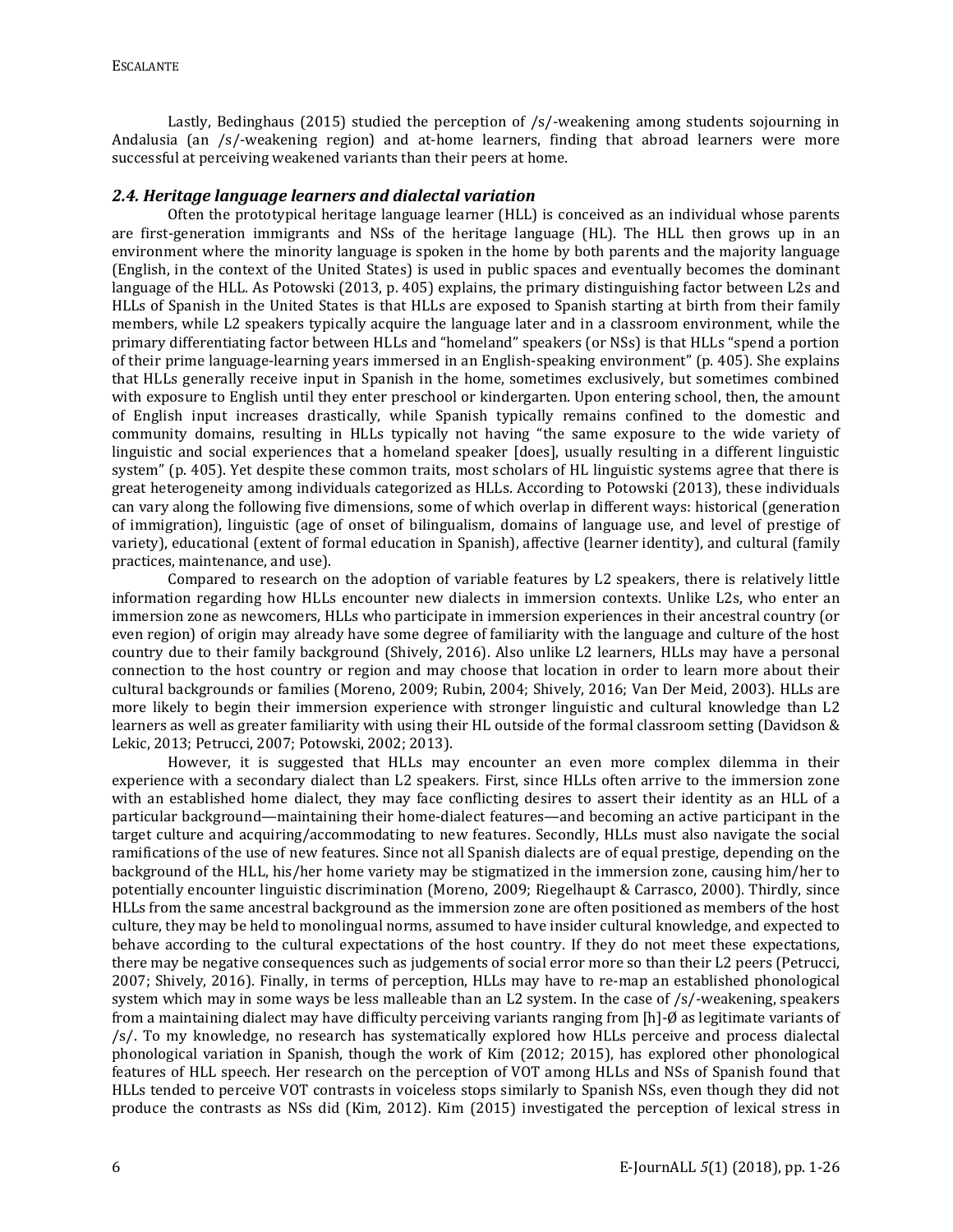Spanish among different generations of HLLs and suggests that speakers whose families have had a longer presence in the United States tend to pattern like NSs of English while those with a shorter presence pattern more similarly to NSs of Spanish.

#### *2.5. Research questions*

The above-mentioned studies have offered valuable information regarding the perception of  $\sqrt{s}$ . weakening among L2s. The current study seeks to add to this foundation by exploring the perception of the variable in longitudinal terms at several intervals to understand the process of acquisition over time. It also considers /s/ at the four different phonological contexts rather than only in word-internal position as previous studies have done. Lastly, it includes HLLs in the participant pool and offers an analysis of the differences seen in their perception of /s/ as compared to that of L2 speakers. The study addresses the following research questions:

- 1. How do speakers of Spanish as an L2 and as a HL perceive weakened forms of  $\frac{s}{?}$
- 2. What is the role of phonological context, time-in-country, proficiency, and individual differences in their ability to perceive aspirated variants as legitimate variants of /s/?

### **3. Methods**

#### *3.1. Participants*

As seen in Table 1, the participant group was comprised of 14 full-time volunteers (9 females, 5 males) who ranged in age from 22-26 years. All were recent college graduates from different parts of the United States with varying degrees of experience in international travel as well as in Spanish language proficiency. All had received some formal language instruction in Spanish, but that training varied from 2-10 years. Most had spent at least some time abroad in Spanish-speaking countries, with four having four or more months of experience in another country via study abroad (3 participants) or permanent residence (1 participant).

Three participants were considered HLLs: one participant was born in Quito, Ecuador (a widely /s/ maintaining dialect) and lived there until age nine at which time he immigrated to Sacramento, CA; one participant was half-Colombian (her mother is from the /s/-conserving Colombian highland region) and raised in New York; the third was unsure of her biological heritage because she was adopted, but she considers herself half-Mexican (the maternal side of her adoptive family is of Mexican descent) and she spoke some Spanish at home, mainly with her grandmother who was a monolingual Spanish speaker. The remaining eleven participants acquired Spanis[h](#page-6-0) mainly in the classroom environment. Based on their initial overall Versant Oral Proficiency test scores<sup>4</sup> and their context of learning, participants were grouped into four proficiency levels: novice-mid/high, intermediate-low, intermediate-mid, and HLLs.

#### *3.2. Setting*

 $\overline{\phantom{a}}$ 

The participants' volunteer year began in August of 2015 and concluded in the same month of 2016. Upon arrival, the participants were split into two volunteer houses in two socioeconomically marginalized districts of Guayaquil. Participants worked in their communities in different educational and social work capacities during the day but their primary goal was to live in community, poverty, and solidarity alongside their neighbors. Because of the outward focus of the organization, participants spent the majority of their time outside with Spanish-speaking neighbors and co-workers. They returned to the volunteer houses in the evenings, where they typically spoke English, but also participated in neighborhood functions some evenings and nearly all weekends where they interacted with Ecuadorians nearly exclusively in Spanish.

<span id="page-6-0"></span><sup>4</sup> The *Versant Spanish Test*, which is based on Levelt's (1989) model of speech production, uses spoken prompts in Spanish of NSs from a variety of Spanish-speaking countries to elicit oral responses from students. It has been tested for validity and correlates with other proficiency measures (Pearson, 2011). This test was chosen because it provides nearly instantaneous, objective, reliable results regarding students' abilities to speak and understand spoken Spanish.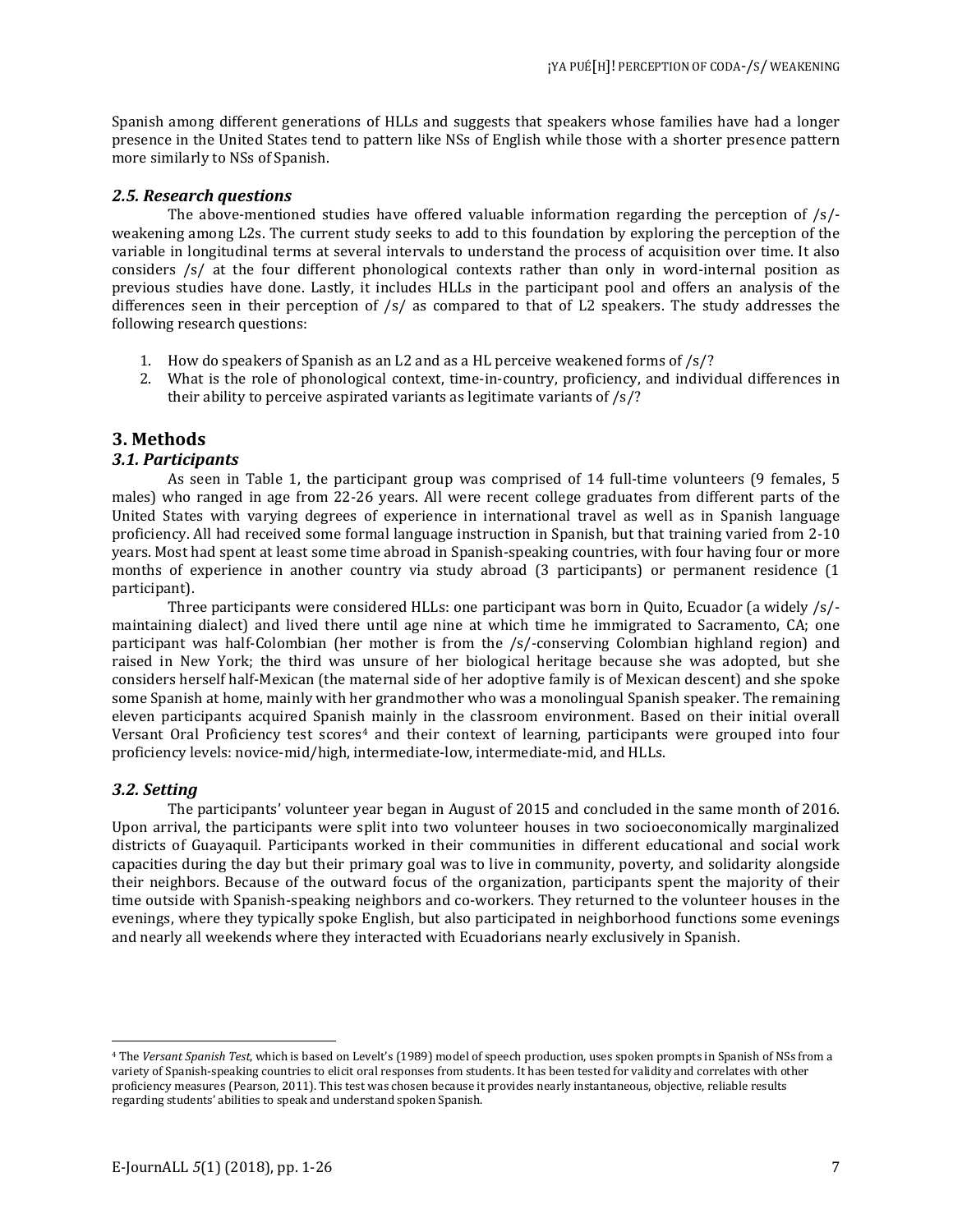## Table 1

*Participant background and language experience*

|                            |     |             |                                        | Experience                          | Experience in<br>Spanish-speaking                                                                          |                                                                                                                                                                        | Versant |
|----------------------------|-----|-------------|----------------------------------------|-------------------------------------|------------------------------------------------------------------------------------------------------------|------------------------------------------------------------------------------------------------------------------------------------------------------------------------|---------|
|                            | Age | Sex         | Hometown                               | studying Spanish                    | countries                                                                                                  | Other                                                                                                                                                                  | score   |
| Novice-mid/high<br>Laura   | 26  | F           | Baltimore,<br>MD                       | HS; 2-3 yrs. PS                     | None                                                                                                       | Did not retain language<br>learned from college classes<br>due to lack of practice<br>outside of classroom                                                             | 21      |
| Ethan                      | 25  | M           | Harrisburg,<br>PA                      | MS, HS; 2-3 yrs.<br>PS              | Spain: 7d; Ecuador:<br>$18d^*$                                                                             |                                                                                                                                                                        | 24      |
| Tim                        | 25  | M           | Walpole,<br>МA                         | $HS$ ; $\leq$ 1 yr. PS              | Ecuador: 21d*                                                                                              |                                                                                                                                                                        | 29      |
| Intermediate-low           |     |             |                                        |                                     |                                                                                                            |                                                                                                                                                                        |         |
| Nicole                     | 22  | F           | Canfield,<br>ΟH                        | $ES$ ; $\leq$ 1 yr. PS              | Dom. Rep.: 10d;<br>Ecuador: 10d                                                                            |                                                                                                                                                                        | 37      |
| Cherise                    | 22  | F           | El Paso,<br>TХ                         | $MS, HS$ ; $\leq 1$ yr. PS          | None                                                                                                       | Grew up near U.S.-Mexico<br>border; Spanish-speaking<br>boyfriend                                                                                                      | 39      |
| Jack                       | 22  | M           | Buffalo, NY                            | ES; 2-3 yrs. PS                     | Spain: 4m                                                                                                  | Has learned most of his<br>Spanish through a study<br>abroad/homestay in Spain                                                                                         | 41      |
| Intermediate-mid           |     |             |                                        |                                     |                                                                                                            |                                                                                                                                                                        |         |
| Grace                      | 22  | $\mathsf F$ | Upper<br>Darby, PA                     | $HS$ ; $\geq$ 3 yrs. PS             | Ecuador: 10d                                                                                               | Worked in outreach to<br>Hispanic communities in<br>Philadelphia                                                                                                       | 49      |
| Rachel                     | 22  | F           | Los Angeles,<br>СA                     | MS, HS                              | Mexico: 10d; Costa<br>Rica: 7d; Spain: 5d                                                                  |                                                                                                                                                                        | 46      |
| Katie                      | 22  | F           | Arlington,<br>VA                       | ES, MS, HS; $\geq 4$<br>yrs. PS     | Honduras: 3w;<br>Spain: 4m                                                                                 |                                                                                                                                                                        | 46      |
| Daniel                     | 22  | M           | lowa City,<br>ΙA                       | $HS$ ; $\geq$ 4 yrs. PS             | Spain: 1m;<br>Guatemala: 10d                                                                               |                                                                                                                                                                        | 49      |
| Sarah                      | 25  | F           | Cleveland,<br>ΟH                       | ES, MS, $HS$ ; $\geq 4$<br>yrs. PS  | El Salvador: 16d;<br>Ecuador: 8d; Spain:<br>6w; Peru: 10d                                                  | Has close friends who come<br>to work in the U.S. each year<br>from Mexico                                                                                             | 50      |
| Heritage language learners |     |             |                                        |                                     |                                                                                                            |                                                                                                                                                                        |         |
| Bianca                     | 22  | F           | СA                                     | Los Angeles, $HS$ : $\leq 1$ yr. PS | Mexico: 21d*; El<br>Salvador: 6d                                                                           | Heritage speaker; adoptive<br>family speaks some Spanish<br>at home; grandmother who<br>only spoke Spanish lived<br>with family for $~10$ years                        | 58      |
| Amalia                     | 22  | F           | Manhattan,<br>ΝY                       | $HS$ ; $\leq$ 1 yr. PS              | Spain: 5m                                                                                                  | Heritage speaker; mother<br>(Colombian) spoke to her<br>only in Spanish at home;<br>also studied abroad in Spain                                                       | 68      |
| Gustavo                    | 23  | M           | Quito,<br>Ecuador<br>Sacramento,<br>CA | ES, MS, $HS$ ; $\leq$ 1<br>yr. PS   | Ecuador: 9y; El<br>Salvador: 4.5m;<br>Dom. Rep.: 10d;<br>Mexico: 10d;<br>Nicaragua: 10d;<br>Guatemala: 20d | Heritage speaker, born and<br>raised in Quito, Ecuador for<br>first 9 years; immigrated to<br>California but spent<br>summers in Ecuador; mother<br>is a NS of English | 70      |

*Note*. \*non-consecutive. ES=Elementary school; MS=middle school; HS=high school; PS=post-secondary.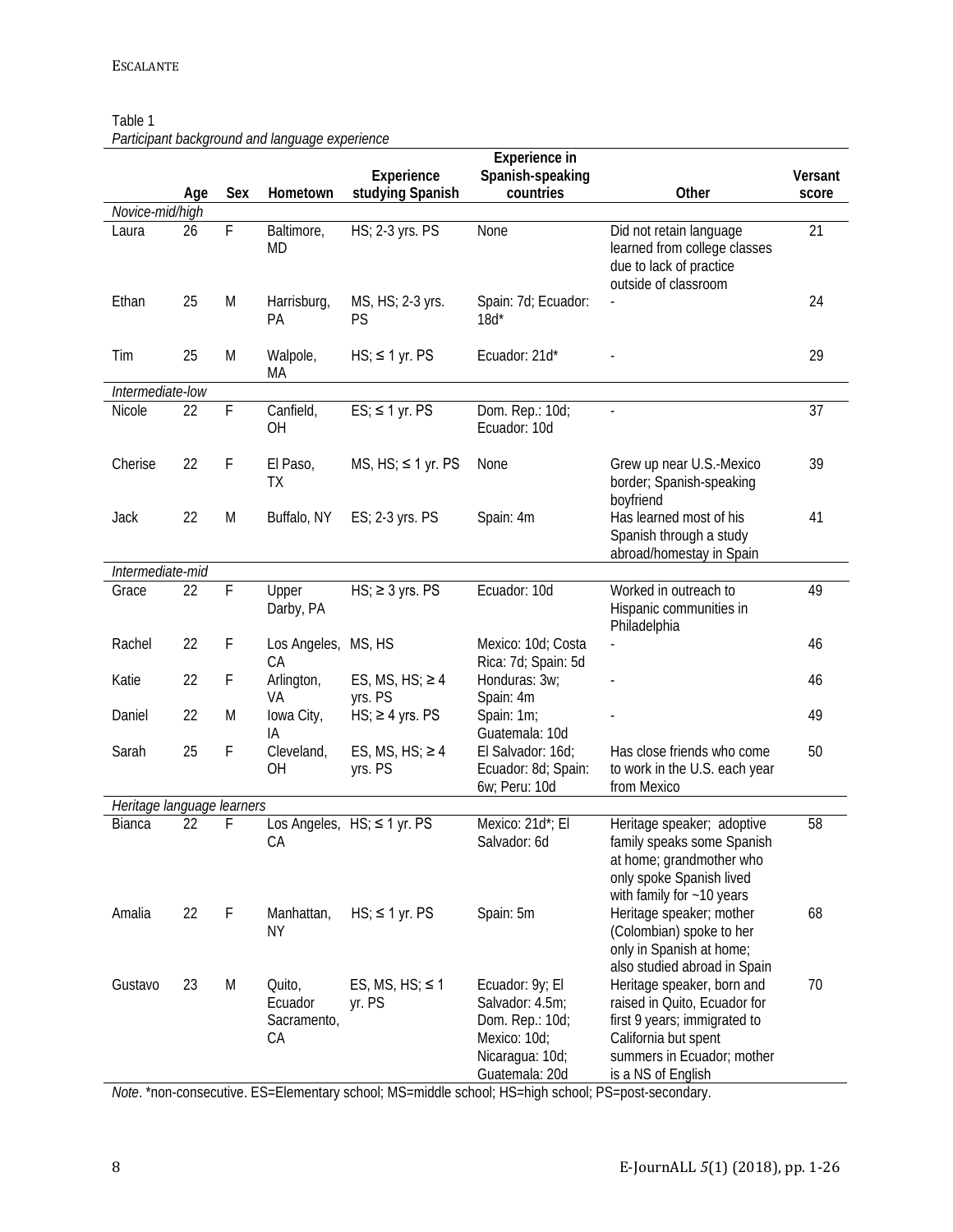#### *3.3. Instrument*

The perception task analyzed how coda-aspirated variants in four phonological positions  $(V/s/C,$ V/s/#C, V/s/#V, and V/s/##) were perceived and associated with different Spanish phonemes. Following and expanding upon the work of Schmidt (2011), a NS of an aspirating variety of Spanish (Cuban)<sup>[5](#page-8-0)</sup> was recorded producing aspirated /s/ in 56 nonce word pairs embedded in a carrier phrase (as well as 36 distractor pairs) in order to simulate aspiration occurring in natural speech. Nonce words were chosen in place of real words to eliminate the possibility for participants to use their lexical knowledge to determine the status of /s/ and to avoid potential frequency effects. As Schmidt (2011, p. 177) points out, "Only through measures of perception in which listeners must rely solely on information in the speech signal (e.g., through the use of nonce words) can the perceptual linguistic system of the listener be accessed". The nonce word carriers for the target stimuli (aspirated variants of coda /s/) were created based on the phonotactic patterns of word-internal coda sibilants in Spanish. Like Schmidt (2011), the initial consonant of the target stimuli could be any legal Spanish word-initial single consonant: voiced stop, voiceless stop, liquid, nasal, affricate, or fricative; however, initial /x/ was avoided in order to remove the possibility of syllables with two post-palatal fricatives. File-Muriel (2007) found that in word-internal /sC/ sequences, coda /s/ is most frequently followed by a voiceless stop in Spanish. In order to reflect this pattern, for the two /s/C sequences – wordinternal and word-final preconsonantal – only voiceless stops were included as possible consonants among the target stimuli. All nonce words were disyllabic or trisyllabic, composed of either CV or CVC syllables, and carried stress on the penultimate in order to control for stress.

Each case of aspiration recorded by the NS was confirmed audibly and visually on Praat (Boersma & Weenick, 2017) by the absence of high frequency frication on the spectrogram and aperiodicity in the wave form. After recording, the nonce word pairs were extracted from the carrier phrase to eliminate phrasal level intonational patterns and randomized alongside the distractor pairs (see Table 2 for a list of target stimuli).

Table 2

| Target stimuli for perception task by following phonological context |                |               |               |  |  |  |
|----------------------------------------------------------------------|----------------|---------------|---------------|--|--|--|
| V/s/C                                                                | $V/s$ /#C      | $V/s$ /#V     | $V/s$ /##     |  |  |  |
| baspe mergo                                                          | defos cato     | nedos olmeda  | leste dicas   |  |  |  |
| gasco plache                                                         | mincos pacho   | catus artoso  | bispa fepas   |  |  |  |
| lespo dacas                                                          | pales queba    | fincos ibidas | dasca delos   |  |  |  |
| lisco lepa                                                           | nemos paluna   | bonas estano  | desto catis   |  |  |  |
| mesque demo                                                          | bames pele     | noros utino   | fespe chercos |  |  |  |
| nista cata                                                           | mebas teno     | fapus anoda   | nosca poles   |  |  |  |
| sosca nergo                                                          | fapes tinco    | peles egana   | despa docas   |  |  |  |
| disto pame                                                           | bafos pile     | nechos higulo | fiste tepos   |  |  |  |
| nasta deca                                                           | nelos tabilo   | bafos homulo  | gaspo deros   |  |  |  |
| bisca mepa                                                           | fapis quinsulo | piles ulana   | mispo catos   |  |  |  |
| pispe deno                                                           | boles terbo    | febas alcana  | nisque fergos |  |  |  |
| tosque cate                                                          | pules cudulos  | tebos upicha  | gosco nepos   |  |  |  |
| cospa lergo                                                          | neros carpa    | nelos efarno  | pisque ducas  |  |  |  |
| desca pafo                                                           | fincos porona  | rincos iluso  | chesto ponas  |  |  |  |

To complete the perception task, participants listened to the series of nonce word pairs via a sound file played through an Apple iPhone with a head set. Each nonce word pair was played twice. Because /s/ appears in the first word of the pair for the  $V/s/C$ ,  $V/s/#C$ , and  $V/s/#V$  contexts, but in the second word for the V/s/## contexts, sections 1-3 of the task asked participants to identify the first word while section 4 ask them to identify the second. Participants selected the nonce word that they heard from the following options:

 $\overline{a}$ 

<span id="page-8-0"></span><sup>5</sup> The researcher first recorded two different NSs of coastal Ecuadorian Spanish producing the target stimuli with the intention of matching the dialect of stimuli to the input dialect of the participants. However, producing nonce words with intentional aspiration was extremely difficult for these NSs and many words were produced with irregularities, both in the /s/ segment and in others. This may have been a result of /s/-weakening not being as widespread in coastal Ecuador as in other regions of the Spanish-speaking world as well as the variable being below the consciousness of many NSs of this variety (Escalante, 2016). Due to the irregularities, the stimuli were not considered to be reliable and therefore an educated speaker of a Cuban dialect, who was familiar with intentionally controlling /s/ through aspiration and maintenance, was asked to produce the stimuli. After careful examination of the spectrograms of NSs of coastal Ecuadorian Spanish and of the stimuli produced by the Cuban speaker, it is the opinion of the researcher that the process of aspiration is similar in temporal and spectral terms.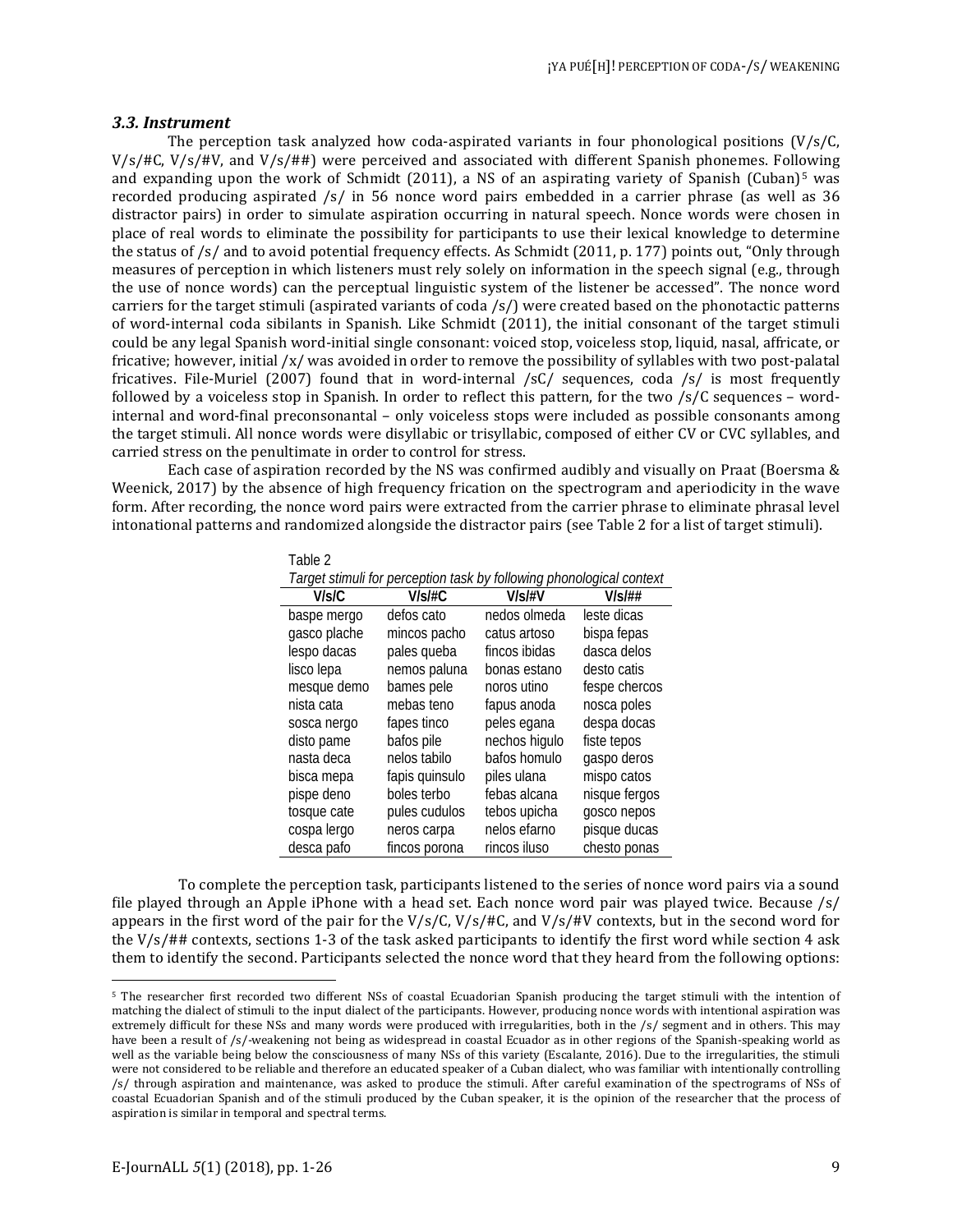(1) coda 's'; (2) no coda 's'; (3) coda 's' plus an interchanging of two phonetically and perceptually similar sounds, represented by their graphemes p-b, t-d, c/qu-g, r-l, m-n, word-initial s-f; and (4) no coda 's' plus an interchanging of two phonetically and perceptually similar sounds, represented by their graphemes p-b, t-d, c/qu-g, r-l, m-n, word-initial s-f. A fifth option, *unsure*, was also provided. For example, for stimulus *baspe*, listeners heard [báh.pe] and choose between *baspe*, *bape*, *paspe*, *pape*, and *unsure*. The perception task was administered for the first time one week prior to departure (interval 0) and then at five intervals in-country, each 8-10 weeks apart. This interval schedule was chosen in order to pinpoint if there was a certain window during the year of immersion where the greatest gains in perception were more likely to be seen, or if the process was more linear in nature, with participants showing improvement over time.

### *3.4. Coding and analysis*

Because the goal of the study was to measure how participants perceived coda /s/ and not necessarily how they perceived other consonants, perception of /s/ was coded as a binary variable: perceived or not perceived. If a participant chose the option with coda 's' (*baspe*) or 's' with one incorrect sound (*paspe*), it was coded as perceived. If the participant chose one of the other three options (*bape*, *pape*, or *unsure*), the token was coded as not perceived. The dependent variables were then coded for the factors seen in Table 3.

| Table 3                         |
|---------------------------------|
| <b>Factor group and factors</b> |
| Following phonological context  |
| Word-internal preconsonantal    |
| Word-final preconsonantal       |
| Word-final prevocalic           |
| Phrase final                    |
| Exposure <sup>6</sup>           |
| Pre-arrival                     |
| Post-arrival                    |
| Proficiency                     |
| Novice-mid/high                 |
| Intermediate-low                |
| Intermediate-mid                |
| HLL.                            |
| Individual (random)             |
| Participants 1-14               |

A total of 4,381 tokens were collected from the perception task which were then submitted for multivariate analysis using Rbrul (Johnson, 2009), a specialized application of logistic regression for sociolinguistic research that runs on R (R Core Team, 2013) and that allows the researcher to include continuous predictors such as exposure time and random effects such as individual<sup>[7](#page-9-1)</sup>. Rbrul results can be interpreted in a similar fashion to data of Goldvarb (Sankoff, Tagliamonte, & Smith, 2012). A centered factor weight between 0.0 and 0.5 indicates that the factor disfavors use of the variant that has been selected as the application value, with weights closer to 0 indicating a stronger disfavoring effect; a centered factor weight between 0.5 and 1.0 indicates that the factor favors use of the variant selected as the application value, with weights closer to 1 indicating a stronger favoring effect. Rbrul also provides log odds, the natural logarithm for the odds of each factor, percentages, and numbers of tokens for each individual favor. The analysis provides significance levels of each individual factor group through a step-up, step-down procedure, excluding from the model those factor groups that fail to reach significance (Bayley & Holland, 2014, p. 394).

 $\overline{a}$ 

<span id="page-9-0"></span><sup>6</sup> Exposure was first run as a continuous factor, then as a fixed factor, then as a binary variable in an attempt to find the statistical model with the strongest explanatory effect. This is explained in more depth in the results section.

<span id="page-9-1"></span><sup>7</sup> For further information regarding logistic regression analyses for sociolinguistic research, see Bayley (2013).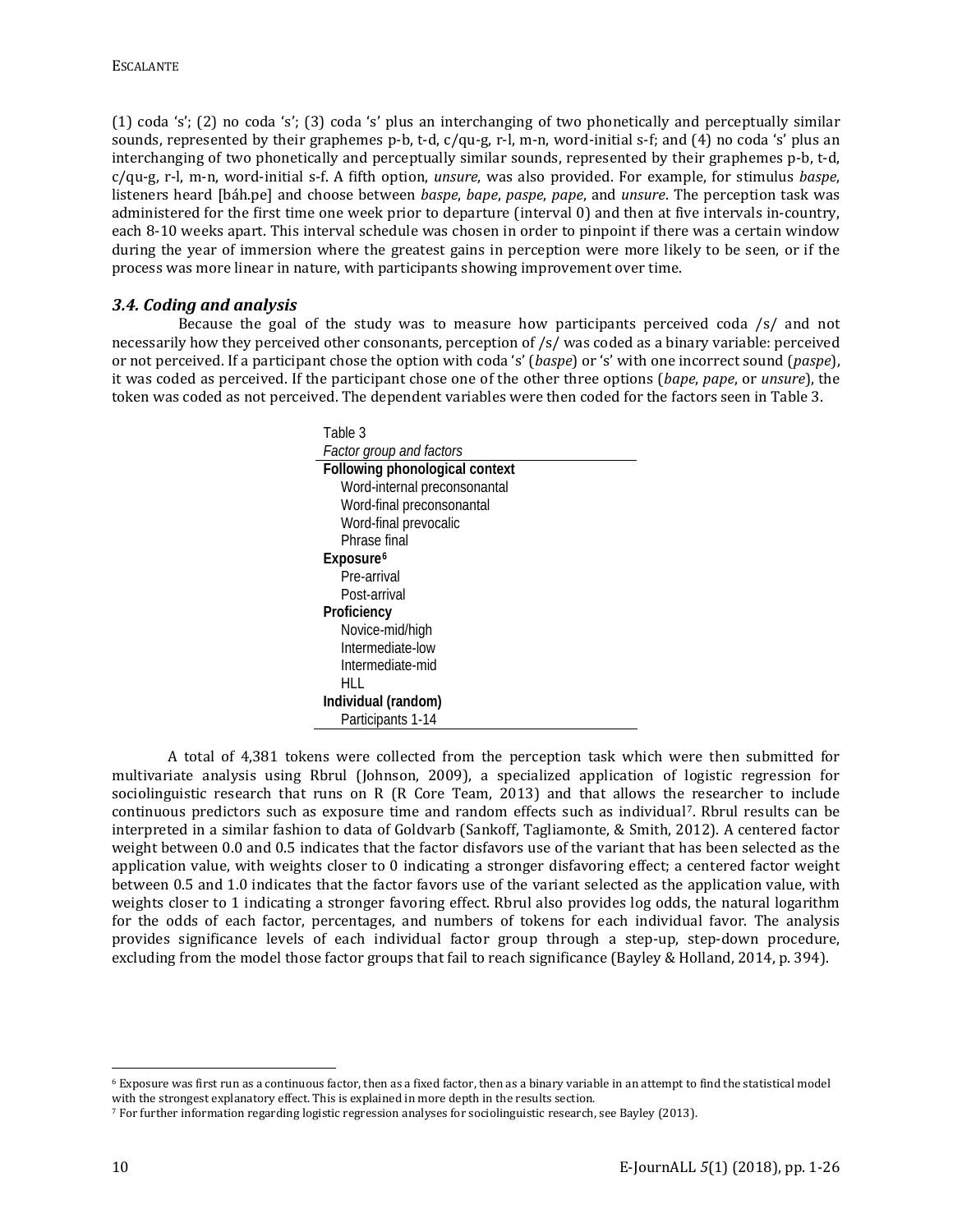### **4. Results**

Table 4

The goal of the multivariate analysis was to assess the linguistic and extralinguistic factors influencing participants' ability to consider  $[h]$  a legitimate variant of /s/. Of the four factors examined (phonological context, interval in-country, individual [random variable], and proficiency level), all factors were determined to be significant predictors except for proficiency level. In a secondary analysis that removed HLLs, proficiency level was deemed a significant factor group. The results are provided in Table 4.

|                         | N tokens | % identified as [s] | Log odds | Centered factor weight |
|-------------------------|----------|---------------------|----------|------------------------|
| Phonological context    |          |                     |          |                        |
| /s/C                    | 1153     | 0.629               | 1.526    | 0.821                  |
| IS/HC                   | 1153     | 0.382               | 0.247    | 0.561                  |
| IS/H#                   | 999      | 0.270               | $-0.376$ | 0.407                  |
| /s/#V                   | 1076     | 0.135               | $-1.396$ | 0.198                  |
| Exposure                |          |                     |          |                        |
| Pre-arrival             | 735      | 0.178               | $-0.753$ | 0.32                   |
| Post-arrival            | 3646     | 0.398               | 0.753    | 0.68                   |
| Participant             |          |                     |          |                        |
| Gustavo (HLL-Ecua)      | 321      | 0.695               | 1.694    | 0.866                  |
| Sarah (L2 int-high)     | 319      | 0.596               | 1.286    | 0.789                  |
| Daniel (L2 int-high)    | 318      | 0.503               | 0.853    | 0.699                  |
| Grace (L2 int-high)     | 320      | 0.466               | 0.592    | 0.654                  |
| Rachel (L2 int-high)    | 317      | 0.457               | 0.514    | 0.648                  |
| Katie (L2 int-high)     | 313      | 0.351               | 0.053    | 0.513                  |
| Nicole (L2 int-low)     | 315      | 0.349               | 0.051    | 0.511                  |
| Ethan (L2 nov.)         | 316      | 0.329               | $-0.029$ | 0.479                  |
| Jack (L2 int-low)       | 317      | 0.297               | $-0.373$ | 0.431                  |
| Laura (L2 nov.)         | 263      | 0.274               | $-0.39$  | 0.409                  |
| Cherise (L2 int-low)    | 316      | 0.266               | $-0.403$ | 0.386                  |
| Amalia (HLL-Col)        | 317      | 0.192               | $-0.774$ | 0.275                  |
| Bianca (HLL-Mex)        | 314      | 0.175               | $-1.056$ | 0.250                  |
| Tim $(L2 \text{ nov.})$ | 315      | 0.076               | $-1.957$ | 0.109                  |
| Proficiency*            |          |                     |          |                        |
| L2 Novice               | 894      | 0.224               | n/s      | n/s                    |
| L2 Intermediate-low     | 948      | 0.304               | n/s      | n/s                    |
| L2 Intermediate-high    | 1587     | 0.475               | n/s      | n/s                    |
| Heritage                | 952      | 0.356               | n/s      | n/s                    |

*Positive identification of /s/-weakening by factor group*

*Note*. Centered input probability: 0.2. Log likelihood: -2157.196. Phonological context: *p*=3.49e-170. Exposure: *p*=7.13e-43. Participant: random, not tested. Proficiency:  $p > 0.05$ . \*Factor group insignificant at 0.05 level.

### *4.1. Phonological context*

Results suggest that phonological context plays an important role in the ability to map [h] to /s/. Participants identified aspiration as /s/ most readily when it was followed by a consonant; within the two preconsonantal contexts, [h] was most often mapped to /s/ when it appeared in word-internal position (69.2%) as compared to word-final (38.2%). Participants were less successful at perceiving an aspirated /s/ when it appeared in phrase-final position (27%) or word-final prevocalic position (13.5%). The centered factor weights of the statistical analysis mirror these findings, with the two preconsonantal contexts favoring positive identification of /s/ (0.821 for word-internal and 0.561 for word-final), prepausal /s/ slightly disfavoring identification (0.407), and prevocalic contexts strongly disfavoring it (0.198).

Not only was it easier for participants to perceive /s/ in the two preconsonantal contexts, but it was also where the most growth occurred between pre- and post-arrival rates (see Table 5). Pre-arrival, participants were relatively poor at perceiving /s/ across all phonological contexts, with perception rates clustered more closely to the mean (*SD*=9.798). However, over time there was significantly greater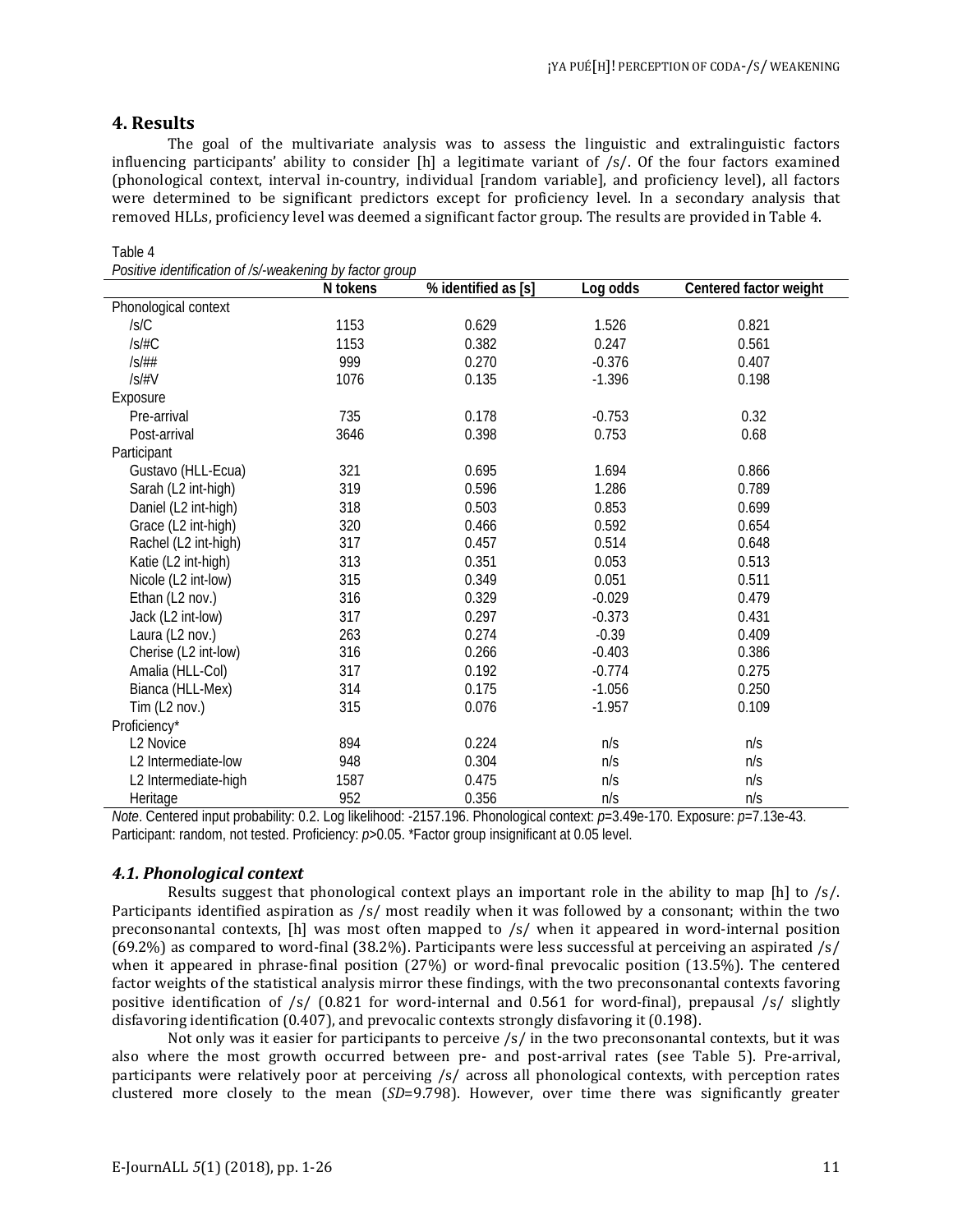| Table 5                                                                                            |       |       |       |  |  |  |  |
|----------------------------------------------------------------------------------------------------|-------|-------|-------|--|--|--|--|
| Perception rates by phonological context pre- and post-arrival                                     |       |       |       |  |  |  |  |
| Phonological context  Pre-arrival perception rate  Post-arrival perception rate<br><b>Increase</b> |       |       |       |  |  |  |  |
| /s/C                                                                                               | 23.8% | 70.7% | 46.9% |  |  |  |  |
| /s/#C                                                                                              | 20.2% | 41.9% | 21.7% |  |  |  |  |
| /s/##                                                                                              | 23.8% | 27.7% | 3.9%  |  |  |  |  |
| /s/#V                                                                                              | 3.3%  | 15.5% | 12.2% |  |  |  |  |

improvement in the two preconsonantal contexts as compared to the prevocalic and prepausal contexts, creating wider differences between the four factors (*SD*=23.757).

Similar patterns emerge when examining cross-tabulations of individual performance over time for each phonological context (see Figures 2-5). As seen in Figure 2, for the /s/C context, there are large gaps between the pre- and post-arrival lines, indicating the greatest improvement in word-internal position, albeit not among all individuals. For the two outliers, Gustavo and Tim—the highest and lowest performers—there was almost no improvement between pre- and post-arrival. Figure 3 indicates that for the /s/#C context, there is also significant improvement for most participants, though less so than for the word-internal context and excluding the three lowest-performing individuals (Tim, Bianca, and Amalia) and the highest-performing individual (Gustavo). As seen in Figure 4, for the third context, prepausal /s/, there is largely static performance between pre- and post-arrival for all individuals except for the highest-performing individual (Gustavo). This indicates that exposure to /s/-weakening dialects does not necessarily lead to increased comprehension in all phonological contexts. Lastly, Figure 5 illustrates that the prevocalic context was the most difficult context in which to perceive aspirated /s/ pre-arrival, but that there was some improvement after exposure. This improvement, however, was visible mainly among the top half of the perceivers.



*Figure 2.* Percentage of positive identification of weakened /s/ by participant: /s/C context (\*=HLL)



*Figure 3.* Percentage of positive identification of weakened /s/ by participant: /s/#C context (\*=HLL)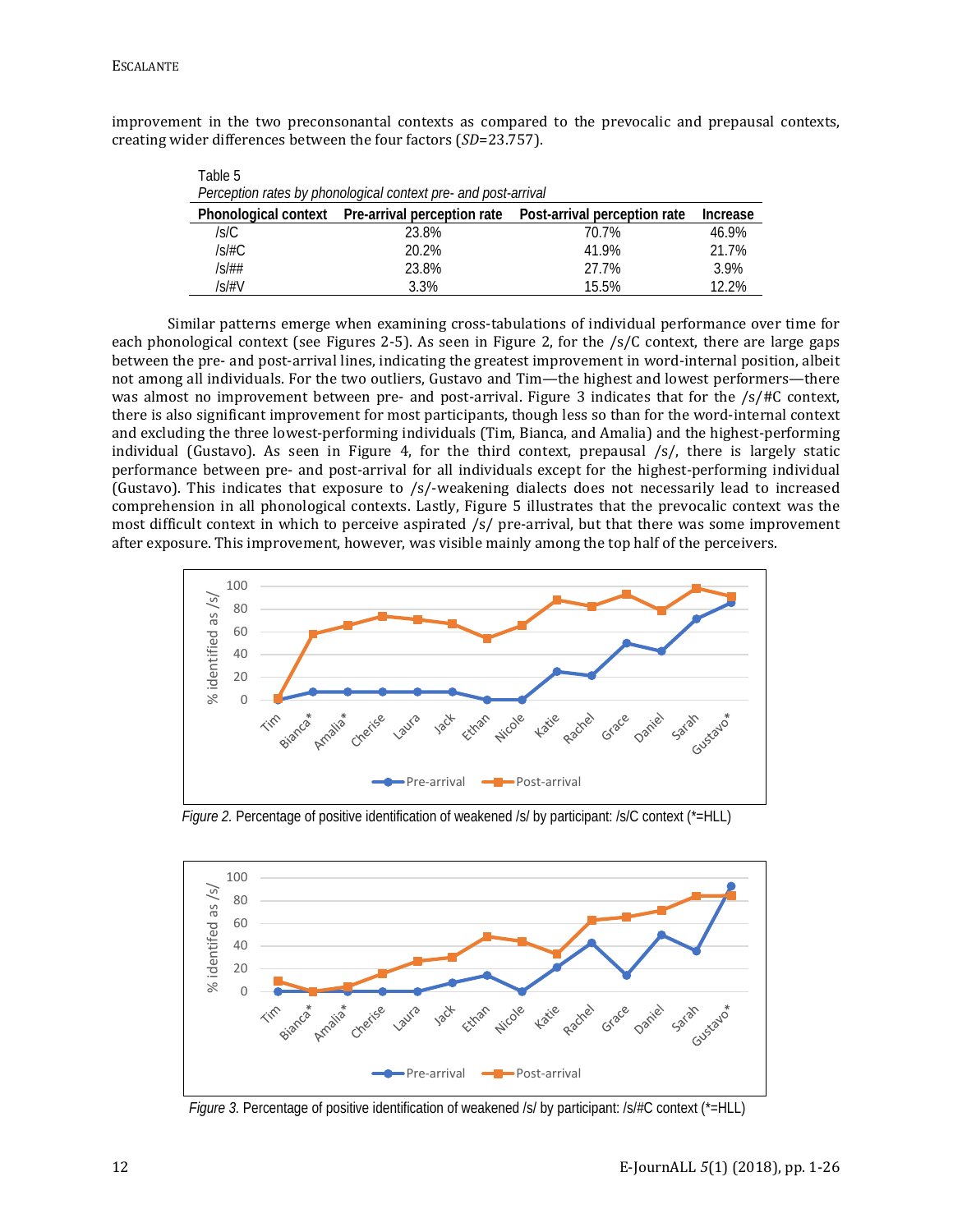

*Figure 4.* Percentage of positive identification of weakened /s/ by participant: /s/## context (\*=HLL)



*Figure 5.* Percentage of positive identification of weakened /s/ by participant: /s/#V context (\*=HLL)

#### *4.2. Exposure*

In general, participants made significant gains in their ability to perceive weakened forms of /s/ after exposure to the variable in Ecuador. Before arriving (interval 0), they were able to successfully map [h] to /s/ at a rate of 17.8% but by the first interval (roughly two months into their stay), their rate had increased to 39.6%. Although it was hypothesized that participants would continue to make gains in their ability to perceive weakened /s/, after interval 1, perception largely leveled off. At interval 2, there was a slight increase to 40.6%, but after that, each successive interval witnessed fairly steady perception rates, concluding at 38.9% at the final interval. Between intervals 1 to 5, the overall rate of perception did not change more than 1.7% (see Table 6).

Table 6 *Perception of /s/-weakening by interval in-country*

|                                          | Interval in-country |       |       |           |       |       |
|------------------------------------------|---------------------|-------|-------|-----------|-------|-------|
|                                          |                     |       |       |           |       |       |
| Percentage identified                    | 178                 | 39.6  | 40.6  | 39.4      | 40.4  | 38.9  |
| As continuous factor (Log odds)          |                     |       |       | $+10.096$ |       |       |
| As fixed effect (Centered factor weight) | 0.222               | 0.552 | 0.573 | 0.560     | 0.575 | 0.553 |
| Binary variable (Centered factor weight) | 0.32                |       |       | 0.68      |       |       |

Note: As fixed effect: Log likelihood= -2156.724. As binary variable: Log likelihood= -2157.196.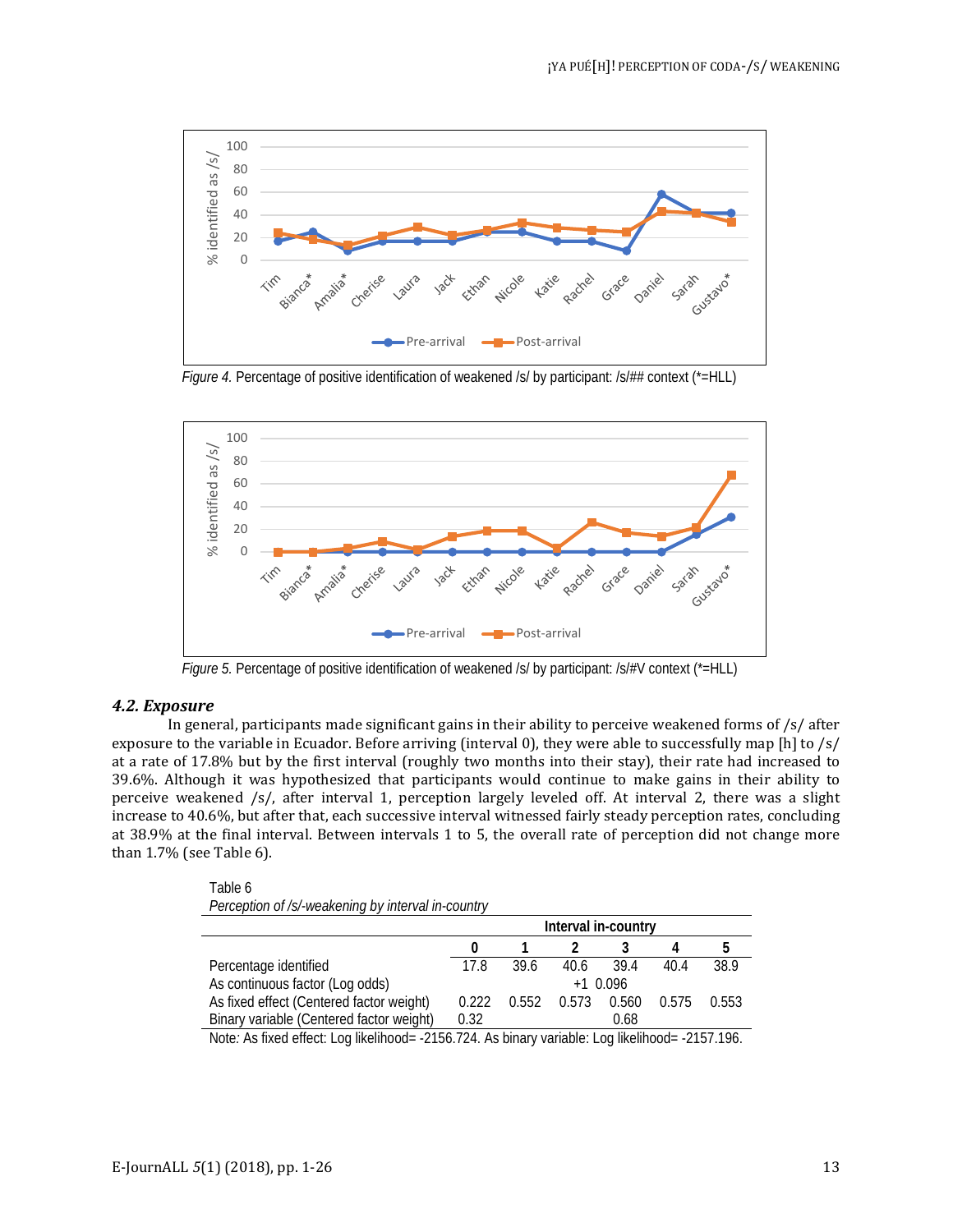Because it was hypothesized that participants would continue to improve in their ability to perceive and process /s/-weakening over time, the statistical analysis considered time in-country first as a continuous variable. However, the results of this analysis (+1 log odds=0.096) did not adequately reflect that there was not in fact a constant shift over time but rather one main jump followed by relative stability. To improve upon the model, next an analysis was run considering interval in-country as a fixed effect, with each interval representing a factor within the group. Although this analysis was an improvement over the continuous one – with centered factor weights illustrating that interval 0 disfavors identification of  $/s/$  whereas each of the remaining intervals are largely neutral with a slight preference toward positive identification – there was no evidence to suggest that perception varied enough between intervals 1-5 to necessitate a separation of those factors. As such, it was decided that in order to improve the model further, time in-country would be considered a binary variable: pre-arrival and post-arrival. This analysis was statistically as reliable as the fixed factor analysis[8,](#page-13-0) had fewer degrees of freedom (*df*=3), and more accurately represented the data, illustrating through the centered factor weights that pre-arrival disfavored identification of [h] as /s/ (0.32) whereas post-arrival favored it (0.68).

### *4.3. Individual*

In addition to following phonological context and time in-country, individual as a random effect was also a significant predictor of the ability to accurately perceive /s/-weakening. Perception varied considerably between the individuals who most- and least- accurately identified /s/, with the strongest individual perceiving aspiration at a rate of 69.5% and the weakest at 7.6% (see Figure 6). Centered factor weights ranged from 0.866 to 0.109, with the median weight nearly neutral at 0.495. Data regarding years of Spanish study and naturalistic exposure to the language through travel and contact with NSs is included in the report of individual performance.



*Figure 6.* Percentage of positive identification of weakened /s/ by individual: pre- and post-arrival

Seven participants had positive centered factor weights, meaning that they were more likely to identify aspirated variants as /s/ (see Table 1 for details regarding participant background information). Gustavo, the HLL of highland Ecuadorian descent (largely an /s/-conserving region), was the individual with the greatest overall rate of identification of /s/ (centered factor weight=0.866) as well as the individual with the highest Versant Oral Proficiency Score (70) of the participant pool. Gustavo grew up in Quito, Ecuador for the majority of his childhood and at age 9 moved to Sacramento, CA with his mother where he was mostly exposed to Mexican Spanish. In addition to learning Spanish in a naturalistic environment as a child in Ecuador, Gustavo also studied the language once he moved to Sacramento in elementary, middle, and high school as well as one year in college and had exposure to both /s/-weakening and /s/-maintaining dialects

 $\overline{\phantom{a}}$ 

<span id="page-13-0"></span><sup>&</sup>lt;sup>8</sup> As explained in Bayley (2013), goodness of fit is measured by comparing the log likelihoods of the models, with those closer to zero being better fits than those further from zero. In this case, the difference in log likelihoods was 0.472 which is not statistically significant, suggesting that the binary model is as reliable as the fixed-factor model but with greater explanatory power because it more accurately reflects that there was only one main change in perception scores.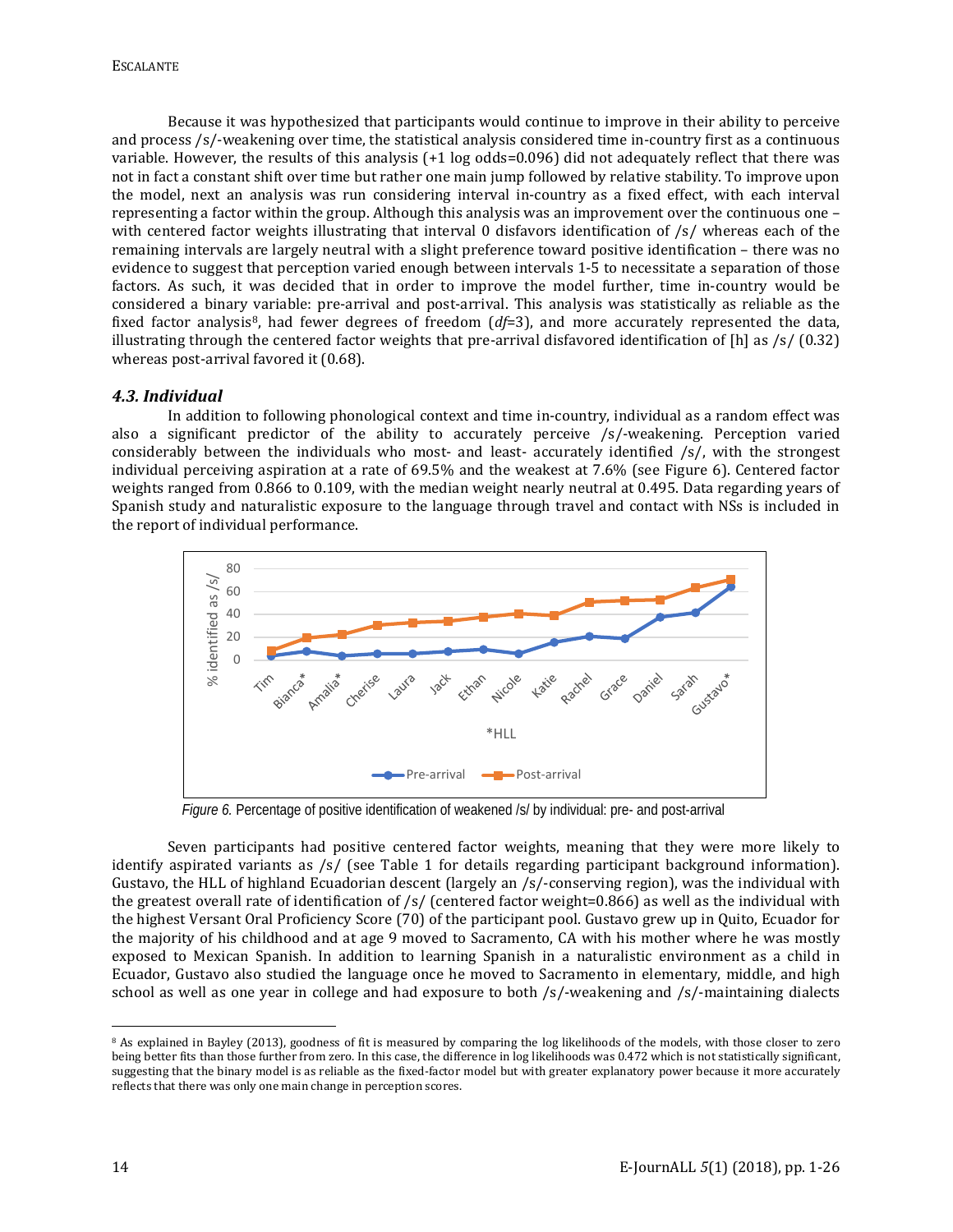through immersion trips to El Salvador, the Dominican Republic, Nicaragua, Mexico, and Guatemala. After Gustavo, the next five individuals with the highest perception rates (Sarah, Daniel, Grace, Rachel, and Katie), which ranged from 59.6% to 35.1%, were also the top five most proficient L2 speakers according to their Versant scores. All of these intermediate-mid individuals had studied Spanish for three to four years in high school and for four years in college (except for Rachel) prior to the volunteer experience and had spent significant time with NSs of Spanish prior to arrival, either through immersion programs, civic engagement projects in Latino communities in the United States, and/or friendships with local NSs of Spanish. The last individual to have a slightly positive centered factor weight (0.511) was Nicole with a rate of positive identification of aspiration of 34.9%.

The remaining seven individuals had centered factor weights between 0 and 0.5, meaning that they favored identification of [h] as Ø. Their rates of perception ranged from 32.9% to 7.6%. With the exception of the two heritage speakers (Amalia and Bianca), these individuals had fewer years of Spanish instruction, lower proficiency levels, somewhat less experience abroad, and reported less contact with NSs than the seven most accurate perceivers. The seven lower-performers reported between one to three years of Spanish instruction at the undergraduate level but experience abroad varied significantly; Cherise and Laura reported none at all, Bianca, Ethan, and Tim participated in short-term immersion experiences to /s/-weakening regions, Jack and Amalia spent one semester abroad in Spain, and Amalia and Bianca spent time as children visiting family members in Colombia and Mexico, respectively, in addition to speaking Spanish at home.

#### *4.4. Proficiency*

Table 7

 $\pm$   $\pm$   $\pm$ 

When the entire participant pool was included in the analysis, the factor group of proficiency level was not found to be a significant predictor of positive identification of /s/. However, after analyzing results at the individual level, it was clear that the three HLLs did not exhibit similar patterns of perception; on one hand, Gustavo perceived aspiration at the highest rate (69.5%) of all participants while Amalia and Bianca perceived only 19.2 and 17.5% of forms, respectively, the second- and third-lowest rates of the entire group. Due to this lack of intra-group cohesion, a secondary analysis was run with the three HLLs removed. In this analysis of only L2 speakers, proficiency level was found to be a significant predictor, with intermediate-high speakers favoring higher levels of accuracy (centered factor weight=0.697), intermediate-low speakers nearly neutral with a slight favoring of inaccuracy (0.427), and novice speakers favoring inaccuracy (0.327). The results are presented in Table 7.

| .                                                                                                                                                                                                                                 |          |                     |          |                                 |  |  |
|-----------------------------------------------------------------------------------------------------------------------------------------------------------------------------------------------------------------------------------|----------|---------------------|----------|---------------------------------|--|--|
| Rates of perception of /s/-weakening by proficiency level (L2 speakers only)                                                                                                                                                      |          |                     |          |                                 |  |  |
| Proficiency                                                                                                                                                                                                                       | N tokens | % identified as [s] |          | Log odds Centered factor weight |  |  |
| Intermediate-high                                                                                                                                                                                                                 | 1587     | 0.475               | 0.833    | 0.697                           |  |  |
| Intermediate-low                                                                                                                                                                                                                  | 948      | 0.304               | $-0.110$ | 0.472                           |  |  |
| <b>Novice</b>                                                                                                                                                                                                                     | 894      | 0.224               | $-0.723$ | 0.327                           |  |  |
| $\mathbf{M}$ , and a set of the set of the set of the set of the set of the set of the set of the set of the set of the set of the set of the set of the set of the set of the set of the set of the set of the set of the set of |          |                     |          |                                 |  |  |

Note:  $p=0.00768$ . Centered input probability: 0.17. Log likelihood: -1727.426.

Taking into account proficiency level and time in-country, we see that the novice and intermediatelow groups arrived with similarly weak abilities to perceive coda aspiration, whereas the intermediate-high group arrived with significantly higher scores. Over time, the intermediate-low group made the largest strides in perception of /s/ (improving their scores by 28%), followed by the intermediate-high group (24.6%) and lastly by the novice group (19.5%). These results are presented in Table 8.

| rapie 8                                                                                  |                      |                       |                 |  |  |  |
|------------------------------------------------------------------------------------------|----------------------|-----------------------|-----------------|--|--|--|
| Rates of perception of /s/-weakening by time in-country and proficiency level (L2s only) |                      |                       |                 |  |  |  |
| Proficiency                                                                              | Pre-arrival rate (%) | Post-arrival rate (%) | Improvement (%) |  |  |  |
| Intermediate-high                                                                        |                      | 51.6                  | 24.6            |  |  |  |
| Intermediate-low                                                                         | 6.4                  | 35.1                  | 28.7            |  |  |  |
| Novice                                                                                   | 6.3                  | 25 R                  | 19 5            |  |  |  |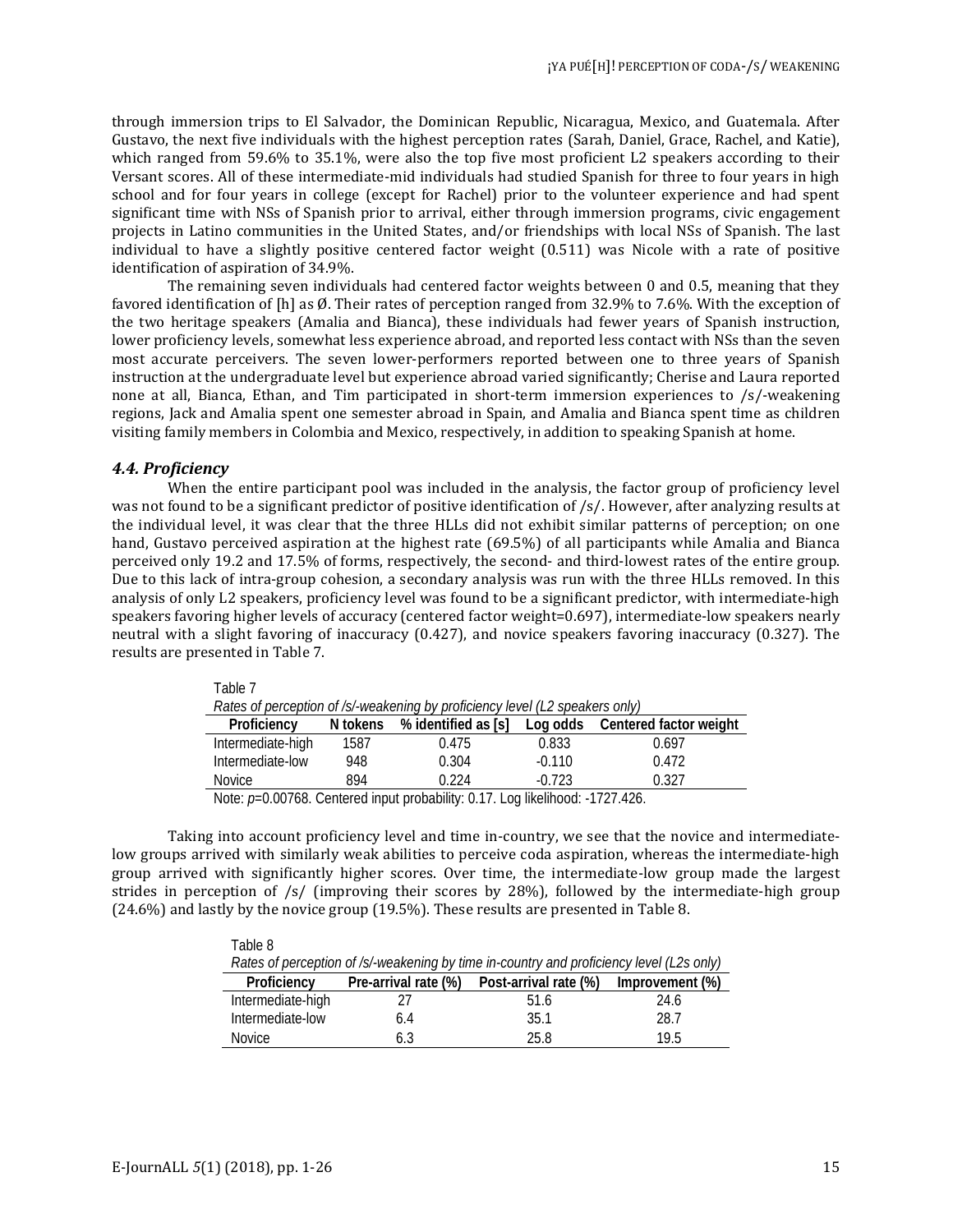### **5. Discussion**

Results of the multivariate analysis suggest that leaners' ability to map aspirated variants to  $\frac{s}{s}$ varies according to phonological context of the /s/ in question, learner exposure to the variable, individual learner differences, and for L2 speakers, proficiency level. Each of these factors are discussed in the following sections.

### *5.1. Phonological context*

The results of the statistical analysis suggest that aspiration in preconsonantal contexts is easier to perceive than in prevocalic or prepausal contexts. Additionally, there was greater improvement over time in the two preconsonantal contexts than in the prevocalic or prepausal contexts, suggesting that increased exposure does not lead to improvement in the ability to perceive aspiration in all phonological contexts equally. These results are congruent to previous research (Figueroa, 2000; Hammond; 1978) which has also suggested that /s/-weakening is easier to perceive in preconsonantal contexts, and very difficult to perceive even for NSs when presented in isolated words with little to no contextual clues.

 The relative difficulty that listeners face in perceiving weakened /s/ in prevocalic or prepausal positions as compared to preconsonantal may be attributed to a variety of factors. First, it may be a result of residing in a more open acoustic space. Whereas a following consonant creates an occlusion behind the weakened  $/s$ —leaving a space-holder of sorts which signals to the listener that there is something that belongs there—when /s/ is followed by a pause or vowel, the weakened sound experiences gestural overlap with the following open vocalic space (in the case of vowels) or the following silence (in the case of pauses). These more open acoustic spaces may make it more difficult for the listener to perceive when weakened forms begin and end. Secondly, listeners may pick up on enhanced acoustic cues available in the wordinternal context due to increased syllable duration. Because the stimuli set was designed to replicate the most common /s/-patterns in Spanish, word-internal preconsonantal [h] always occurs in the coda of a stressed syllable, while word-final [h] always occurs in the coda of an unstressed syllable. Because stress tends to lengthen Spanish syllables and the segments they contain (Ortega-Llebaria & Prieto, 2007), listeners may be able to perceive the aspirated stimuli in stressed syllables better due to the longer cues to glottal frication that they hear as compared to those in the shorter, unstressed syllables. Finally, it is possible that other cues might have aided listeners in perceiving preconsonantal [h] that are not possible in prepausal or prevocalic contexts, such as compensatory lengthening of the following onset consonant (Hayes, 1989) or longer VOT for voiceless stops—a phenomenon seen in Andalusian Spanish (Gerfen, 2002; Parrell, 2011; Torreira, 2006; 2007, 2012). In that variety of Spanish, which is characterized by widespread /s/-weakening, the compensatory lengthening of the dental stop combines with a change in the glottal gesture with respect to stop contact. This timing change increases the VOT of the stop, producing a moment of voiceless postaspiration in the acoustic signal (Bradley, 2014, p. 346). Although no evidence of such post-aspiration was found in the stimuli, listeners may still display sensitivities to compensatory lengthening or VOT changes in following consonants that are simply not possible in prevocalic or prepausal contexts.

### *5.2. Exposure*

Exposure was found to significantly constrain the variable, with pre-arrival scores unsurprisingly lower than post-arrival scores; however, the learners' ability to consider [h] as a legitimate variant of /s/ did not progress in a linear fashion throughout their year in-country. Instead, growth was clustered between intervals 0-1 and then remained relatively static for the remainder of the year. Of the few studies that have investigated the perception of weakened /s/ among language learners, most are cross-sectional in nature (George, 2014; Schmidt, 2011), which eliminates the possibility to measure individual gains over time. However, the two studies that have explored /s/-weakening perception longitudinally (Rasmussen & Zampini, 2010; Schmidt, 2009) considered only two time points: pre-arrival and post-departure of short-term study abroad programs (6 weeks and 3 weeks, respectively). Although they both found that time spent abroad in an /s/-weakening region facilitated an increased ability to perceive the variable, their methodology did not allow for the tracking of /s/ perception during participants' time in-country. As such, it is unclear if they would have found similar patterns of initial gains followed by stability.

One possible reason as to why participants in the current study made the greatest gains during the first 8-10 weeks but then remained relatively static throughout the rest of the year may be attributed to general tendencies in perceptual learning. In particular, research has suggested that "the bulk of perceptual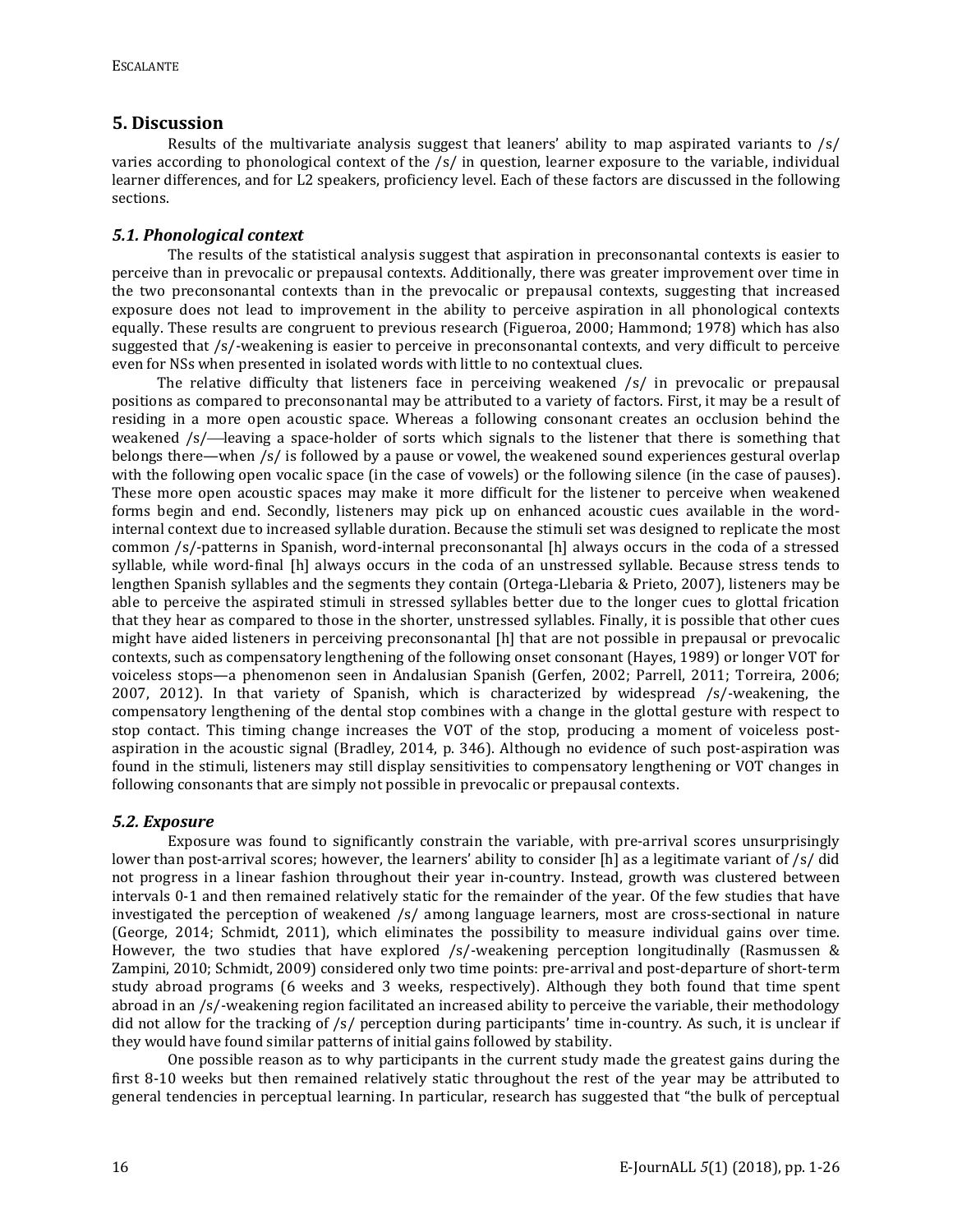learning may actually take place fairly early in late-onset SLA" (Best & Tyler, 2007, p. 21). But just how early is "fairly early"? According to Flege & Liu (2001) and Jia, Strange, Wu, Collado, & Guan (2006), significant L2 perceptual learning has been observed in late learners after as little as 6-12 months of immersion in the TL, as compared to those with 0-6 months of experience, but that very little perceptual benefit seems to accrue from additional experience past that initial period for most late learners. Additionally, no significant differences have been found between SLA adults with 6-12 moths of experience and those with 1.5 years or more (Aoyama, Flege, Guion, Akahane-Yamada, & Yamada, 2004; Jia et al., 2006; Tsukada et al., 2005). These findings in some ways support the results seen in the current study, as they suggest that gains in perception are seen relatively early in SLA learning. However, in the current study, the bulk of improvement is witnessed well before the 6-month mark, whereas in previous studies, the perceptual benefit was greatest between months 6-12. Best and Tyler (2007, p. 32) explain that when assessing changes in speech perception over learner development, "the passage of time is likely serving as a surrogate for the real underlying sources of influence": the listener's development in recognizing the structural and phonetic properties of their L1 and L2, along with "other individual and environmental factors that co-vary with their language development". As such, further research on L2 perception in general and the perception of /s/-weakening in particular is needed to better understand what those individual and environmental factors may be that are influencing the processes of phonological re-mapping of /s/ categories.

#### *5.3. Individual*

 $\overline{\phantom{a}}$ 

To summarize the tendencies of the individuals with the highest perception scores, common among these top six /s/-perceivers were high proficiency ratings and reported interaction with NSs of the TL for an extended period of time prior to the volunteer year either through living abroad, study abroad, or contact with immigrant communities. For all of the top six perceivers except for Rachel, additional commonalities were more than two years of Spanish instruction at the undergraduate level and experiences of two weeks or more with /s/-weakening dialects of Spanish prior to the volunteer year either through naturalistic exposure, study abroad, and/or immersion experiences. Lower-scoring individuals tended to have lower proficiency levels, less exposure to Spanish through instruction, and less intense contact with NSs with the exception of the two female HLLs. As such, the results of this factor group align in some ways with those of previous studies (Rasmussen & Zampini, 2010; Schmidt, 2011; Trimble, 2011), which have suggested that the ability to perceive weakened /s/ are generally marked by language proficiency and study abroad participation and/or contact in the TL outside of class, especially in /s/-weakening regions.

The results of the lower-scoring individuals, however, are problematic for the conclusions reached in previous studies. Most important is that in previous studies, exposure to /s/-weakening dialects was linked to the ability to map [h] to /s/, whereas in this study, exposure to the variable was not enough to guarantee such mapping. Although it is true that the pre-arrival perception scores were higher for those with more extensive previous contact with NSs<sup>[9](#page-16-0)</sup>, once in Ecuador, the playing field was leveled; all participants, no matter their previous language experience, were exposed to /s/-weakening on a daily basis via interaction with locals at job sites, conversations with neighbors/community members, and the completion of everyday tasks such as buying groceries and navigating local transportation systems. Despite this exposure, several individuals hardly improved at all over time (Tim, Bianca, Amalia), suggesting that exposure alone is not sufficient to acquire the ability to perceive /s/-weakening. Additionally, the results do not align in terms of increased proficiency favoring improved perception; the two female HLLs, Amalia and Bianca, had the second- and third- highest proficiency scores of the participant pool but had the second- and third- lowest rates of perception.

<span id="page-16-0"></span><sup>9</sup> An important exception to this was Jack, who spent one semester in Sevilla, Spain. This individual was ninth out of 14 in perception scores, even though he had spent the most time in an /s/-weakening region (pre-arrival) of any volunteer except for Gustavo. Although this individual expressed having a close relationship with his host family who communicated with him entirely in Spanish, the experience did not translate into the ability to perceive weakened forms of /s/ without any contextual clues, as evidenced by the pre-arrival results. It also did not seem to allow him to improve at a rate significantly greater than his peers. Schmidt (2011) found similar results among her participants whose exposure to /s/-weakening dialects came from Western Andalusia; she found that only four of the individuals who had experience abroad solely in /s/-weakening regions were not successful in identifying aspiration as /s/, but of those four, three had study abroad in Andalusia. Because that region is characterized by a different realization of weakened-/s/, a longer voice onset time (postaspiration) of the following voiceless obstruent, as in [mó.kʰa] (Torreira 2006), she suggests that exposure to any form of syllablefinal  $/s/$ - weakening may not transfer to the association of all other weakened variants with  $/s/$ , at least for some learners.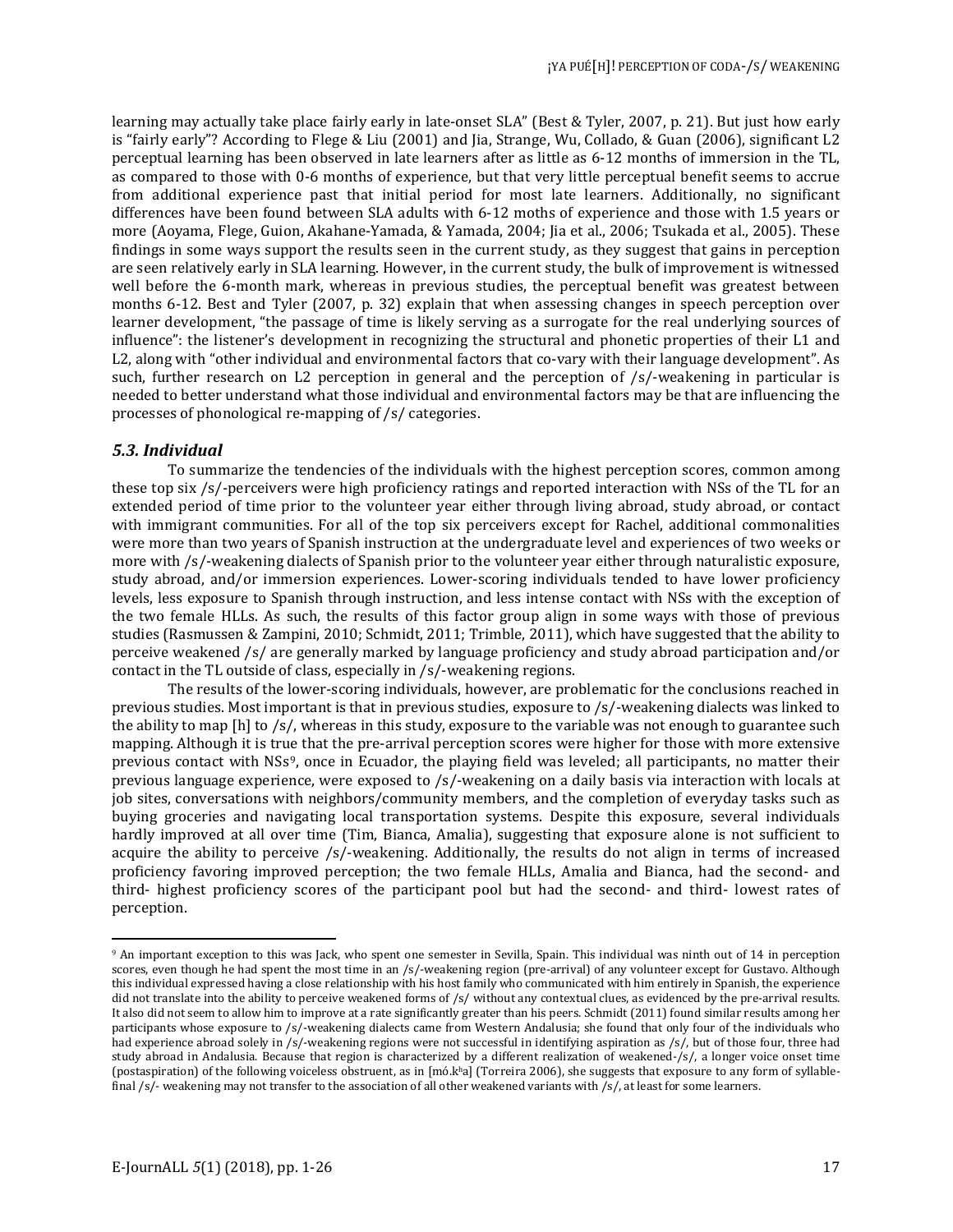Based on these results, I argue that exposure to NSs of Spanish and to /s/-weakening varieties in particular is still an influencing factor in the ability to accurately perceive the variable, however, that a minimum proficiency level is required for exposure to have an effect. I also suggest that for HLLs, long-time exposure to /s/-conserving dialects may block the ability to perceive /s/-weakening more so than for L2s. It is unclear at this time why that may be the case, especially considering that most research has shown that HLLs tend to have a phonological advantage over L2s in production of the HL (Chang, Yao, Haynes, & Rhodes, 2011) and that even when HLLs do not produce certain contrasts in the same way as NSs, they do perceive it in the same way (see Kim, 2012). It is possible that this phonological advantage may not extend to include a perceptual advantage in all cases, especially when new categories in new contexts must be created, meaning that the L2 interlanguage perceptual system may potentially be more malleable than that of HLLs. However, there has been very little research on the sound system of HLLs in general and even less on how HLLs learn to re-map variable categories. As such, the results of this study support the call for future research in the area of perception of variable forms among HLLs.

#### *5.4. Proficiency*

Taking into consideration only the L2 speakers, the results of the proficiency factor group echo the findings of previous studies which have shown that greater language proficiency generally tends to translate into higher rates of  $/s/$  perception. For example, in her study of L2 speakers at five different proficiency levels, Schmidt (2011) found that perception of syllable-final [h] as /s/ did not emerge until level 3 and increased at each subsequent level. However, as Schmidt (2011) points out, "it should be stressed that increased identification of coda [h] as 's' is not due to greater proficiency in a second language per se, but rather may reflect several different factors that correlate with higher proficiency level (greater exposure)" (p. 154). As she explains, several factors are typically confounded with proficiency level. For example, in her study, higher proficiency speakers usually reported explicit linguistic knowledge and/or experiences in /s/ weakening regions, while most lower level learners had not been abroad at all and had no linguistics training. She carefully states that although her data point to higher proficiency levels favoring more accurate identification of aspiration, it in no way seeks to claim that increased *proficiency* is the driving factor in acquisition of the dialectal variants, but rather that increased proficiency generally represents increased language exposure and linguistic knowledge (p. 154).

She then asks a very important question: why do lower proficiency L2 speakers tend to be less accurate than their more proficient counterparts—consistently mapping [h] to  $\emptyset$ ? She suggests that these learners may be relying on patterns from the phonological system already in place—their first language, English—which does not allow syllable-final /s/-weakening in standard dialects. Thus, in English, any syllable-final [h] is simply noise in the signal; it is not a legitimate variant of /s/ and does not cue contrastive information. For example, L1 English speakers would not /duht/ to mean /dust/ (George, 2014, p. 98) and syllable-final aspiration in a word such as *table* [teIh.bəl] would not provide new meaning as compared to [teI.bəl] (Schmidt, 2011, p. 149). She states that novice and intermediate-low speakers may not have had sufficient (or any) input of these weakened forms to develop the new phonological patterns of the second language that would naturally occur with greater exposure to varieties outside of the classroom. Additionally, she explains that even if L2 learners are exposed to instructors of /s/-weakening dialects inside the classroom, research has shown that these speakers may adjust their speech in the classroom toward a more /s/-conserving style (Santilli, 1996) or may produce different forms of /s/-weakening other than aspiration which was the variant targeted in her study.

Although these factors likely play a role in the complicated relationship between proficiency and perception of weakened /s/, they do not have the explanatory power to account for all of the results of the current study. Most important is the fact that Schmidt's (2011) cross-sectional study examined a wide range of students taking undergraduate Spanish courses; naturally, some of these students had experience abroad but many did not. Contrastingly, the current study examines only learners participating in a particular immersion experience in a particular region where the variable is present. Thus, whereas Schmidt is able to suggest that novice speakers largely do not have exposure to /s/-weakening which in turn contributes to their low perception rates, all of the participants of the current study were exposed to the variable for an entire year, but even so, the novice speakers were still successful in mapping [h] to /s/ only about a quarter of the time whereas intermediate-high speakers were successful slightly more than half the time. This seems to suggest that actual proficiency may be more powerful of a predictor than it has been given credit for—that if exposure is held controlled (at least once arriving in the /s/-weakening region), both intermediate-low and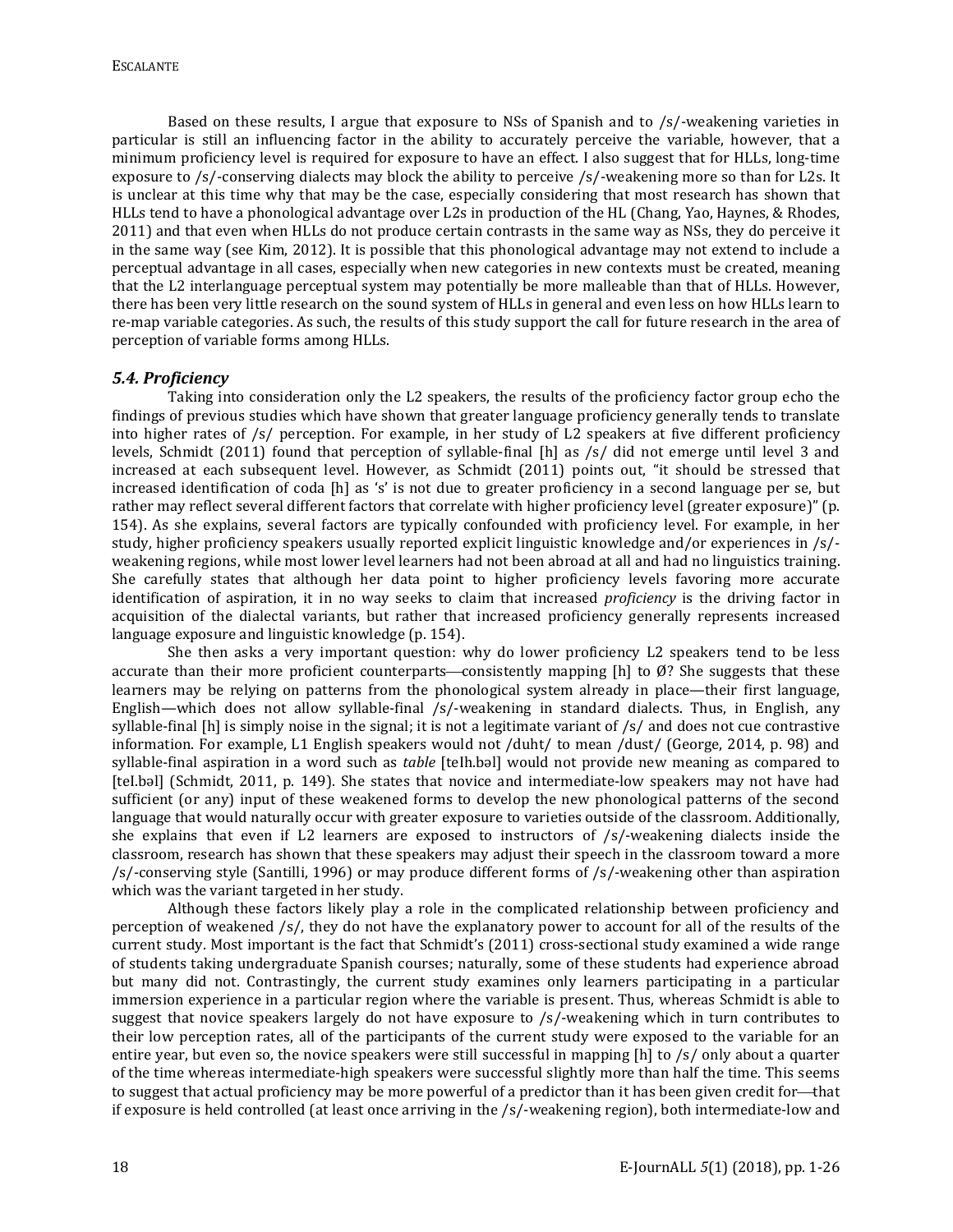intermediate-high speakers still have an advantage over novices in their overall perception rates and both improve over time at a faster rate than novices.

As such, I suggest that proficiency in and of itself is an important predictor of the perception of /s/ weakening because it is typically representative of greater global comprehension abilities, which, I argue, are necessary for a remapping of the phonological system. In a place such as coastal Ecuador, where /s/ weakening is not categorical, learners are exposed to contrasting information regarding syllable-final /s/. They are receiving input of exemplars where /s/ ranges from fully sibilated to fully deleted. Novice speakers with weaker comprehension abilities may be receiving this input, but if they are unfamiliar with a large percentage of the input they receive (i.e. less of the input is converting to *intake*, meaning that it is not incorporated into the interlanguage system [see Corder, 1967, p. 165]), they have retained fewer exemplars in their system of weakened /s/ and fully-sibilated /s/ mapping to the same underlying form. As such, it is much more difficult to for these speakers to re-map their interlanguage phonological system since they are lacking the linguistic information necessary to make those changes. However, if speakers have greater comprehension abilities, they are able to more easily recognize words and phrases containing /s/, more quickly associate [h] and other weakened forms to /s/, more accurately internalize local patterns of variation, and more efficiently re-map their phonological system.

Lastly, the fact that proficiency was not a significant factor group when the HLLs were included in the analysis underscores the heterogeneity of the HLL population (Potowski, 2013) and may also point to perception abilities being tied more to an HLL's home dialect than to the fact that they are an HLL (as opposed to an L2). Similar to the results of Amalia and Bianca presented here, Schmidt (2014) found that NS of Spanish from /s/-conserving regions had difficulty identifying weakened-/s/; thus the two female HLLs are performing (at least initially) similarly to monolingual Spanish speakers from conserving dialects. The curious piece, however, is that they do not make perceptual changes during the immersion experience (while Schmidt (2015) did find that conserving speakers with contact with weakening speakers did tend to perceive aspirated-/s/ as /s/). Future research should explore further these individual differences among HLLs to investigate how questions of language use and identity (Norton, 2013; Parra, 2016) relate to perception of dialectal variation.

### **6. Conclusion**

The current study contributes to the growing body of literature in variationist studies in SLA by investigating an under-represented topic of sociolinguistic competence: how speakers perceive and process variation in coda /s/-weakening. Due to the widespread nature of coda /s/-weakening and the resulting likelihood that learners will encounter the variable in their interactions with NSs, it is imperative to understand what they do when they receive competing input variants ranging from [s] to Ø. Incorrectly mapping a weakened /s/ to nothing (i.e. if máØ is understood as *ma* 'mom' rather than *más* 'more', or if habla[h] is understood as referring to the third person singular form rather than second person) has the potential to impede comprehension of lexical items and of the important morphological information that /s/ provides in verbs and plurals.

This study explored how language learners perceive and process coda /s/ aspiration in nonce word stimuli before and after exposure to the variable in a naturalistic environment in coastal Ecuador. The goal of the study was two-fold: (1) to determine the effect of factors such as phonological context, exposure, language proficiency, and individual differences on the ability to map [h] to /s/, and (2) to suggest that studies whose aim is to explore the acquisition of sociolinguistic competence should not look solely at learner production of variable forms but also at their perception of such forms. Although learners may never produce certain variants, gains in perception alone can reflect gains in sociolinguistic competence.

To summarize the results of the first goal, phonological context, exposure, language proficiency, and individual differences were found to significantly constrain the ability to perceive aspiration (with the exception of proficiency among HLLs). Participants were more successful in perceiving aspiration and improved more over time when [h] was followed by a consonant than a vowel or pause. This could be attributed to the fact that following consonants provide occlusion which does not allow for as much gestural overlap of the [h] segment as compared to that which exists with following pauses and vowels. Listeners may also be aided by other acoustic cues such as increased syllable duration in the stressed syllables characteristic of the /s/C context, compensatory lengthening of the following onset consonant, or longer VOT for voiceless stops.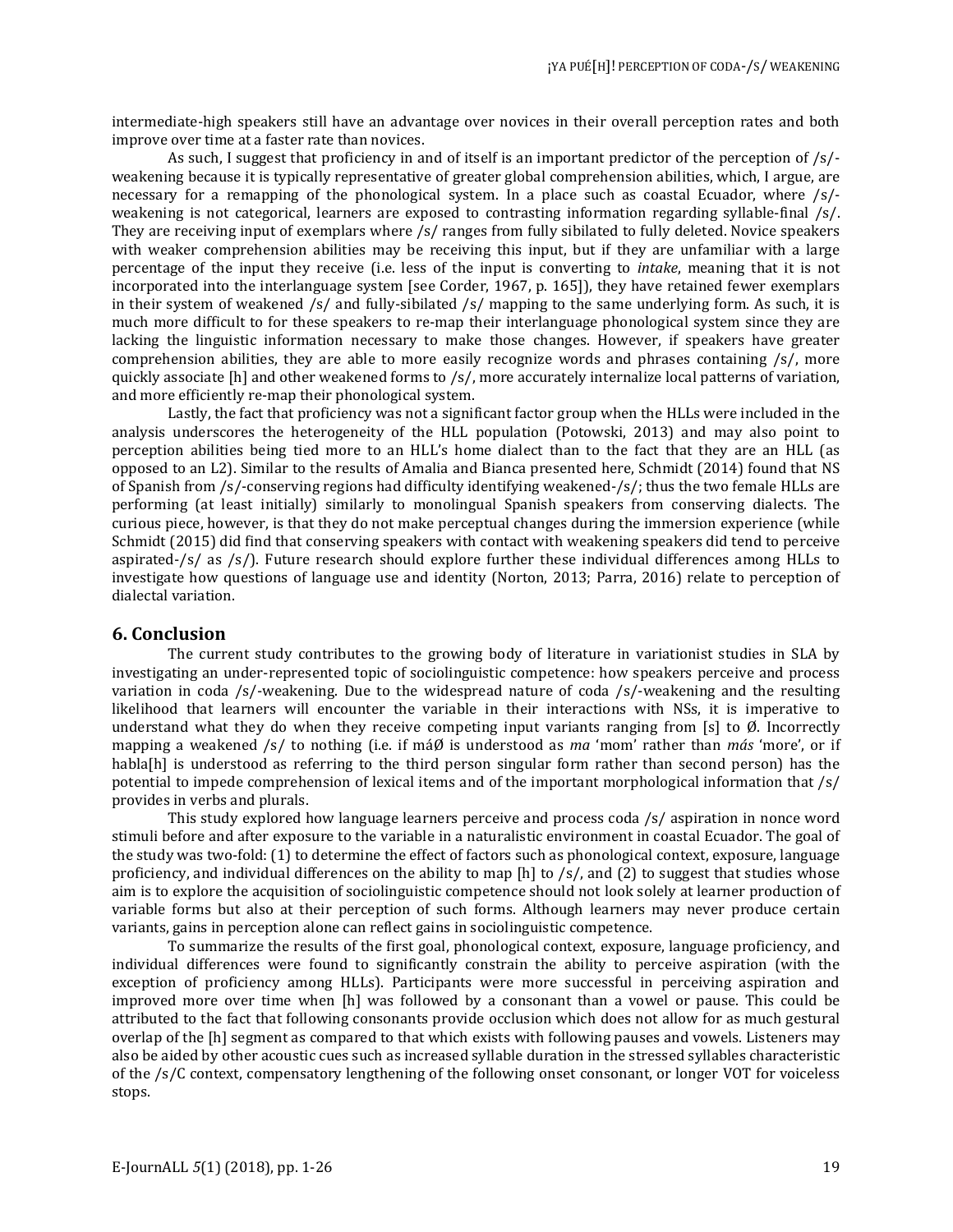Exposure to the variable was a significant predictor, but continued exposure after the first interval in-country did not result in continued improvement. This suggests that for most learners, a remapping of  $\sqrt{s}$ categories occurs relatively soon after exposure, but after the initial adjustment, there is no evidence of continued tuning. Future research should explore if these results are similar to those of other phonological variables or if exposure affects each variable differently (as Howard [2012] has suggested is the case for French variables).

Proficiency was a significant factor only for L2s, with higher proficiency levels better at considering [h] a legitimate variant of /s/. Intermediate-low speakers made the greatest gains over time, followed by intermediate-high, and lastly by novices. HLLs did not follow these patterns; despite all three speakers having high language proficiency, two of them had the second- and third-lowest scores overall in the perception tasks, meaning that they performed at a similar level to the least proficient L2s. On the other hand, the third HLL (who had more exposure to /s/-weakening dialects prior to the volunteer experience) was the most successful in mapping [h] to /s/ of the entire participant pool. This underscores the heterogeneity of HLLs and suggests that those from different home dialect backgrounds may process dialectal variation in different ways. Future research should explore how the perceptual systems of HLLs operate in terms of perceiving and processing new dialects.

Lastly, there was significant variation seen at the individual level. These results were in some ways supportive of previous research (i.e. Schmidt, 2011) in that in general, individuals with more language experience and exposure to /s/-weakening dialects seemed to score higher on the initial perception task, but several individuals fell outside of these trends. For example, one intermediate-high L2 speaker had never spent time in an /s/-weakening dialect yet was third overall in perception scores. Another intermediate-high L2 speaker only spent 10 days in an /s/-weakening region and no other time abroad and was fourth in perception scores. The two HLLs with low scores had more extensive language experience than the L2s yet still scored below all but one of them; one participant spent four months in /s/-weakening Andalusia (more than any other L2) but was ninth of 14 in perception scores. The individual variation found in this study supports the findings of Howard (2012) who reported significant individual variation in the initial emergence of French sociolinguistic variants among L2s abroad. He explains that, even with the extensive ethnolinguistic information gathered from his learners about their background language-learning history and experience, "it was not possible to identify a specific factor to explain the ease of use of some of the variants by some of our learners as opposed to the other learners" (p. 29). Similarly, the results of this study suggest that although experience and exposure are important factors, they do not have the explanatory power to account for all of the variation present at the individual level. Future research should consider other factors such as motivation and identity.

As for the second goal, the results of this study suggest that learners can make significant progress in the acquisition of sociolinguistic competence by learning to re-map their phonological system. This growth is evident without even considering if they are producing /s/-weakening themselves but could be overlooked if only production is measured. Although most previous research has focused on the production of variable forms, I argue that it is equally important to study the perception of such forms to understand how learners are internalizing previously unfamiliar variables. Further research on how learners perceive and process /s/ weakening, as well as other phonological variables, has the potential to contribute to SLA theory by improving our understanding of how the learners shift their phonological categories to adapt to the variable nature of language.

Although this study has presented innovative research on the perception of dialectal variation, it is not without limitations. First, the low number of participants, especially for the HLL group, restricts the ability to make broad generalizations regarding L2 and HLL perception of dialectal variation. Future studies with wider participant pools, including more HLL speakers, would allow researchers to confirm or reject the findings of this project. Secondly, because the perception task was repeated every 6-8 weeks, it is possible that the participants became familiar with the task and therefore answered similarly over time. Including more distractor items and randomizing the stimuli may help mitigate this effect. Lastly, during the statistical analysis, the nonce word carrier was not included as a random variable. Because of the gradient nature of /s/ weakening and the fact that the stimuli were created by a real speaker and not inserted artificially, it is undeniable that there was some variation in the weakened /s/ variants used in the stimuli. Running the nonce word carrier as a random variable would help to identify if certain stimuli were easier to perceive than others, potentially suggesting that they were less weakened than others. Including the nonce word carrier as a random variable would also shed light on if phonetic context played a role in perception (i.e. if /s/ was more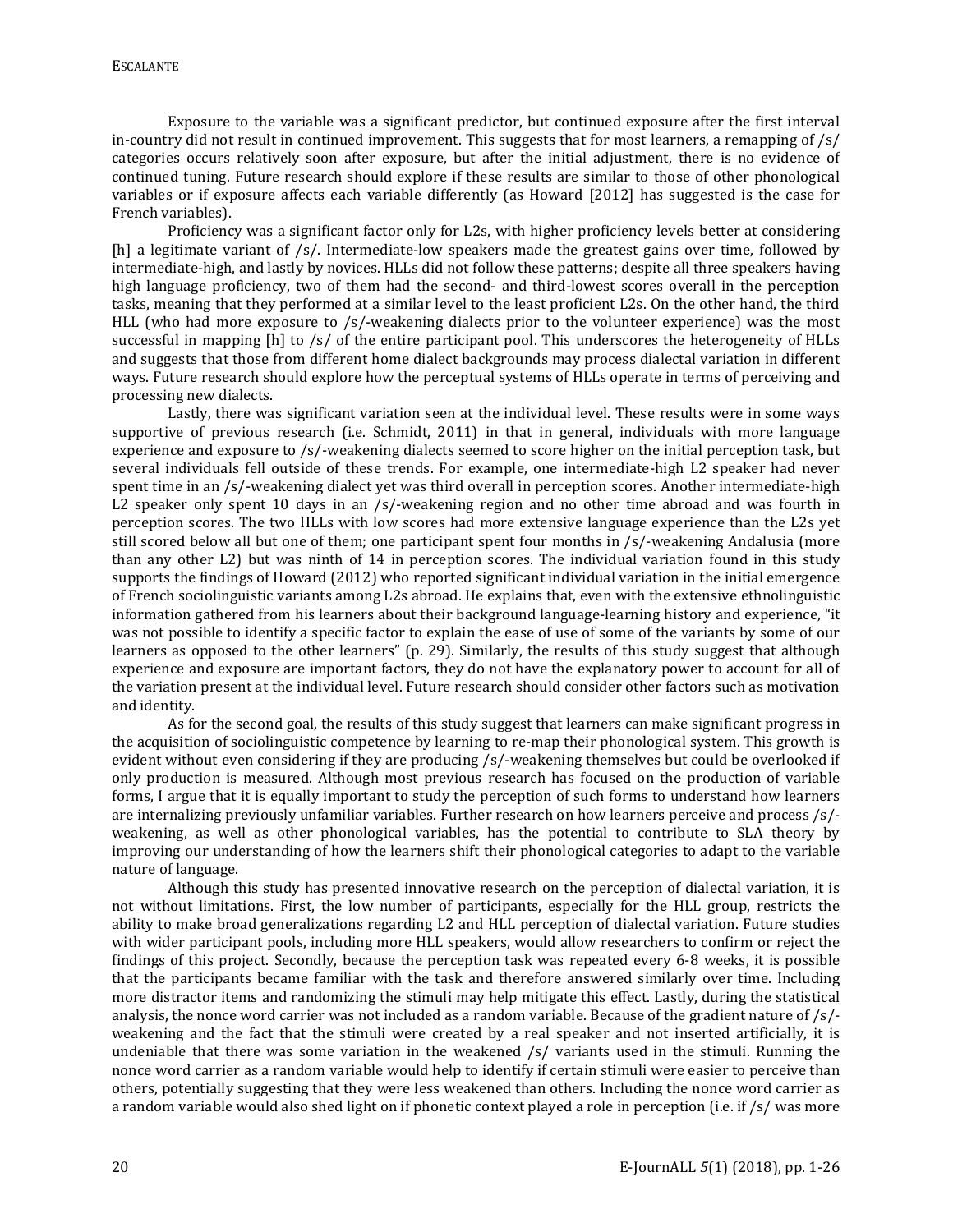accurately perceived before /t/ than before /p/) or if there if there was an effect of frequency (i.e. if a certain nonce word was similar to a highly frequent real word for which learners had already made the weakened- /s/ mapping).

### **References**

- Abramowicz, Lucasz (2007). Sociolinguistics meets exemplar theory: Frequency and recency effects in (ing). *University of Pennsylvania Working Papers in Linguistics*, *13*(2), 27-37.
- Adamson, H. Douglas, & Kovac, Ceil (1981). Variation theory and second language acquisition. In David Sankoff & Henrietta Cedergren (Eds.), *Variation omnibus* (pp. 285-293). Edmonton, Canada: Linguistic Research.
- Adamson, H. Douglas, & Regan, Vera M. (1991). The acquisition of community speech norms by Asian immigrants learning English as a second language: A preliminary study. *Studies in Second Language Acquisition*, *13*(1), 1-22.
- Aoyama, Katsura, Flege, James E., Guion, Susan G., Akahane-Yamada, Reiko, & Yamada, Tsuneo (2004). Perceived phonetic dissimilarity and L2 speech learning: The case of Japanese /r/ and English /l/ and /r/. *Journal of Phonetics*, *32*, 233-250.
- Barrutia, Richard, & Terrell, Tracy (1982). *Fonética y fonología españolas*. New York, New York: John Wiley and Sons.
- Bayley, Robert (1996). Competing constraints on variation in the speech of adult Chinese learners of English. In Robert Bayley & Dennis R. Preston (Eds.), *Second language acquisition and linguistic variation* (pp. 97-120). Amsterdam/Philadelphia: John Benjamins.
- Bayley, Robert (2013). The quantitative paradigm. In J. K. Chambers & Natalie Schilling (Eds.), *The handbook of language variation and change* (pp. 85-107). Oxford, United Kingdom: Blackwell.
- Bayley, Robert (2014). The role of frequency in phonological and morphosyntactic variation. Plenary talk at *New Ways of Analyzing Variation (NWAV) 43*, October 23-26, Chicago, Illinois.
- Bayley, Robert, Greer, Kristen, & Holland, Cory (2017). Lexical frequency and morphosyntactic variation: Evidence from U.S. Spanish. *Spanish in Context*, *14*(3), 413-439.
- Bayley, Robert & Holland, Cory (2014). Variation in Chicano English: The case of final (z) devoicing. *American Speech*, *89*(4), 385-407.
- Bayley, Robert & Tarone, Elaine (2012). Variationist perspectives. In Susan Gass & Alison Mackey (Eds.), *Handbook of second language acquisition* (pp. 41-56). New York, New York: Routledge.
- Bedinghaus, Robert (2015). *The effect of exposure to phonological variation on perceptual categorization and lexical access in second language Spanish: The case of /s/-aspiration in Western Andalusian Spanish*. Unpublished doctoral dissertation, Indiana University.
- Best, Catherine T., & Tyler, Michael D. (2007). Nonnative and second-language speech perception: Commonalities and complementarities. In Murray J. Munro & Ocke-Schwen Bohn (Eds.), *Second language speech learning: In honor of James Emil Flege* (pp. 13-34). Amsterdam/Philadelphia: John Benjamins.
- Boersma, Paul, & Weenick, David (2017). *Praat: doing phonetics by computer* [Computer program]. Version 6.0.23. http://www.praat.org/.
- Bradley, Travis G. (2014). Fonología de laboratorio. In Rafael Núñez Cedeño, Sonia Colina, & Travis G. Bradley (Eds.), *Fonología generativa contemporánea de la lengua española (2a edición)* (pp. 319-367). Washington, District of Columbia: Georgetown University Press.
- Brown, Earl K. (2008). *A usage-based account of syllable and word-final /s/ reduction in four dialects of Spanish*. Unpublished doctoral dissertation, The University of New Mexico.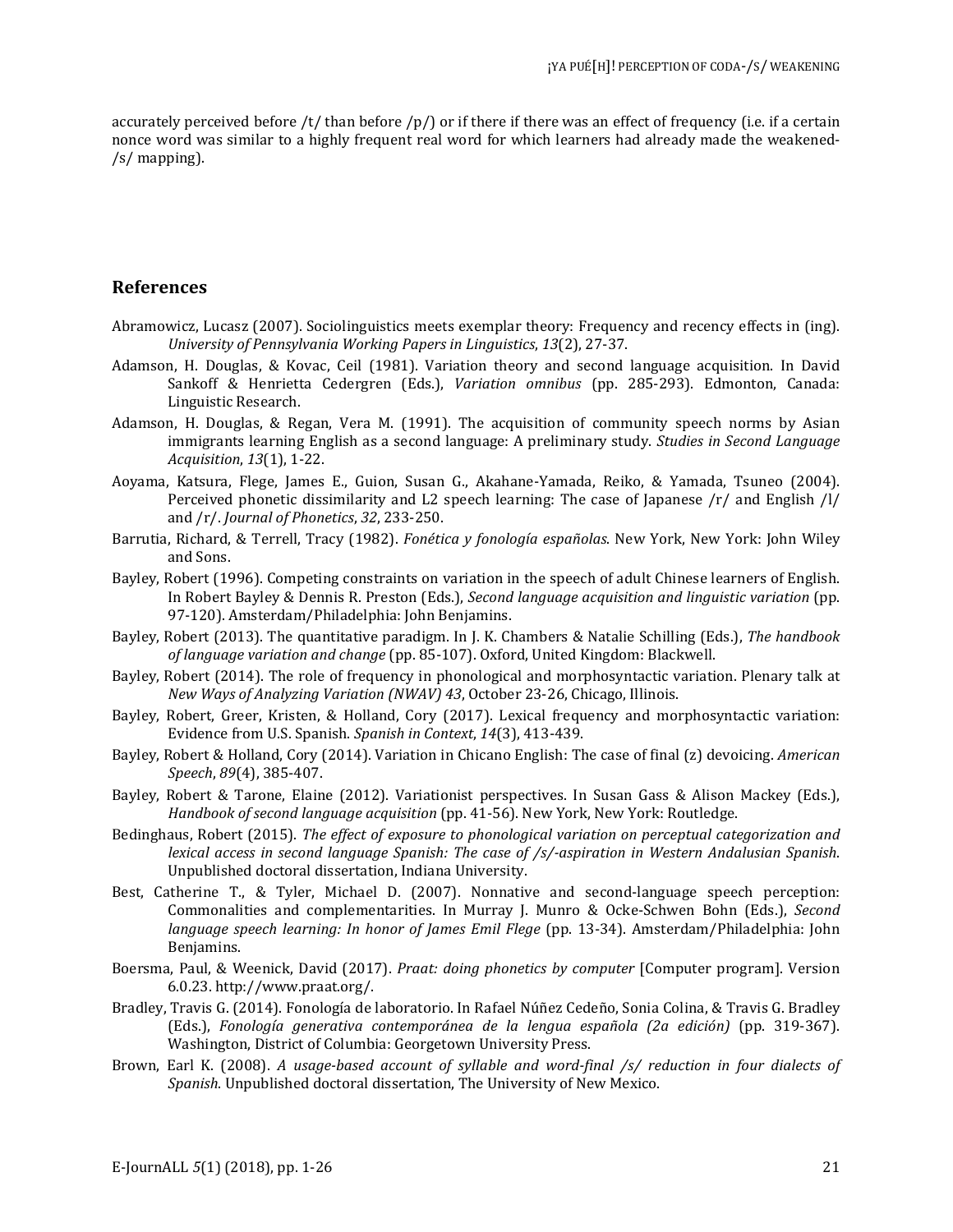- Brown, Esther L., & Torres Cacoullos, Rena (2003). Spanish /s/: A different story from beginning (initial) to end (final). In Rafael Núñez- Cedeño, Luis López, & Richard Cameron (Eds.), *A romance perspective in language knowledge and use. Selected papers from the thirty-first Linguistic Symposium of Romance Languages (LSRL)* (pp. 21-38). Amsterdam/Philadelphia: John Benjamins.
- Bybee, Joan (2000). Lexicalization of sound change and alternating environments. In Michael Broe & Janet Pierrehumbert (Eds.), *Laboratory phonology V: Language acquisition and the lexicon* (pp. 250-268). Cambridge, United Kingdom: Cambridge University Press.
- Bybee, Joan (2002). Word frequency and context of use in the lexical diffusion of phonetically conditioned sound change. *Language Variation and Change*, *14*(3), 261–290.
- Bybee, Joan (2007). *Frequency of use and the organization of language*. New York, New York: Oxford University Press US.
- Carvalho, Ana Maria (2006). Spanish (s) aspiration as a prestige marker on the Uruguayan-Brazilian border. *Spanish in Context, 3*(1), 85-114*.*
- Cepeda, Gladys (1995). Retention and deletion of word-final /s/ in Valdivian Spanish (Chile). *Hispanic Linguistics*, 6/7, 329–353.
- Chang, Charles B.**,** Yao, Yao, Haynes, Erin F., & Rhodes, Russell (2011). Production of phonetic and phonological contrast by heritage speakers of Mandarin. *Journal of the Acoustical Society of America, 129*(6), 3964-3980.
- Clayton, Ian D. (2010). *On the natural history of preaspirated stops*. Unpublished doctoral dissertation, The University of North Carolina at Chapel Hill.
- Corder, Stephen P. (1967). The significance of learners' errors. *International Review of Applied Linguistics*, *5*(4), 161-170.
- Davidson, Dan E., & Lekic, Maria D. (2013). Comparing learning outcomes and target-language utilization in the Russian flagship. *Heritage Language Journal*, *10*(2), 88–114.
- Dickerson, Lonna J. (1974). *Internal and external patterning of phonological variability in the speech of Japanese learners of English: Toward a theory of second language acquisition*. Unpublished doctoral dissertation, The University of Illinois, Urbana-Champaign.
- Dohotaru, Puica (2004). Variación de -/s/ en la habla de habaneros universitarios: Condicionamiento lingüístico y social. In Sergio Valdés Bernal (Ed.), *Pensamiento lingüístico sobre el Caribe insular hispánico* (pp. 68-110). Santo Domingo, República Dominicana: Academia de Ciencias de la República Dominicana.
- Escalante, Chelsea (2016, April). *Tracking a shifting target: A longitudinal exploration of s-weakening among L2 speakers of coastal Ecuadorian Spanish*. Paper presented at the Eighth International Workshop of Spanish Sociolinguistics, San Juan, Puerto Rico.
- Ellis, Rod (1987). Interlanguage variability in narrative discourse: Style shifting in the use of past tense. *Studies in Second Language Acquisition, 9*(1), 1-20.
- Erker, Daniel (2010). A subsegmental approach to coda /s/ weakening in Dominican Spanish. *International Journal of the Sociology of Language*, *2010*(203), 9-26.
- Erker, Daniel, & Otheguy, Ricardo (2016). Contact and coherence: Dialect leveling and structural convergence in NYC Spanish. *Lingua*, *172–173*, 131–146.
- Figueroa, Neysa (2000). An acoustic and perceptual study of vowels preceding deleted post-nuclear /s/ in Puerto Rican Spanish. In Héctor Campos, Elena Herburger, Alfonso Morales-Front & Thomas J. Walsh (Eds.), *Hispanic linguistics at the turn of the millennium. Papers from the 3rd Hispanic Linguistic Symposium* (pp. 66-79). Somerville, Massachusetts: Cascadilla Press.
- File-Muriel, Richard (2007). *The role of lexical frequency and phonetic context in the weakening of syllable-final lexical /s/ in the Spanish of Barranquilla, Colombia*. Unpublished doctoral dissertation, Indiana University.
- File-Muriel, Richard (2009). The role of lexical frequency in the weakening of syllable-final lexical /s/ in the Spanish of Barranquilla, Colombia. *Hispania*, *92*, 348-360.
- File-Muriel, Richard, & Brown, Earl (2011). The gradient nature of s-lenition in Caleño Spanish. *Language Variation and Change, 23*(2), 223-243.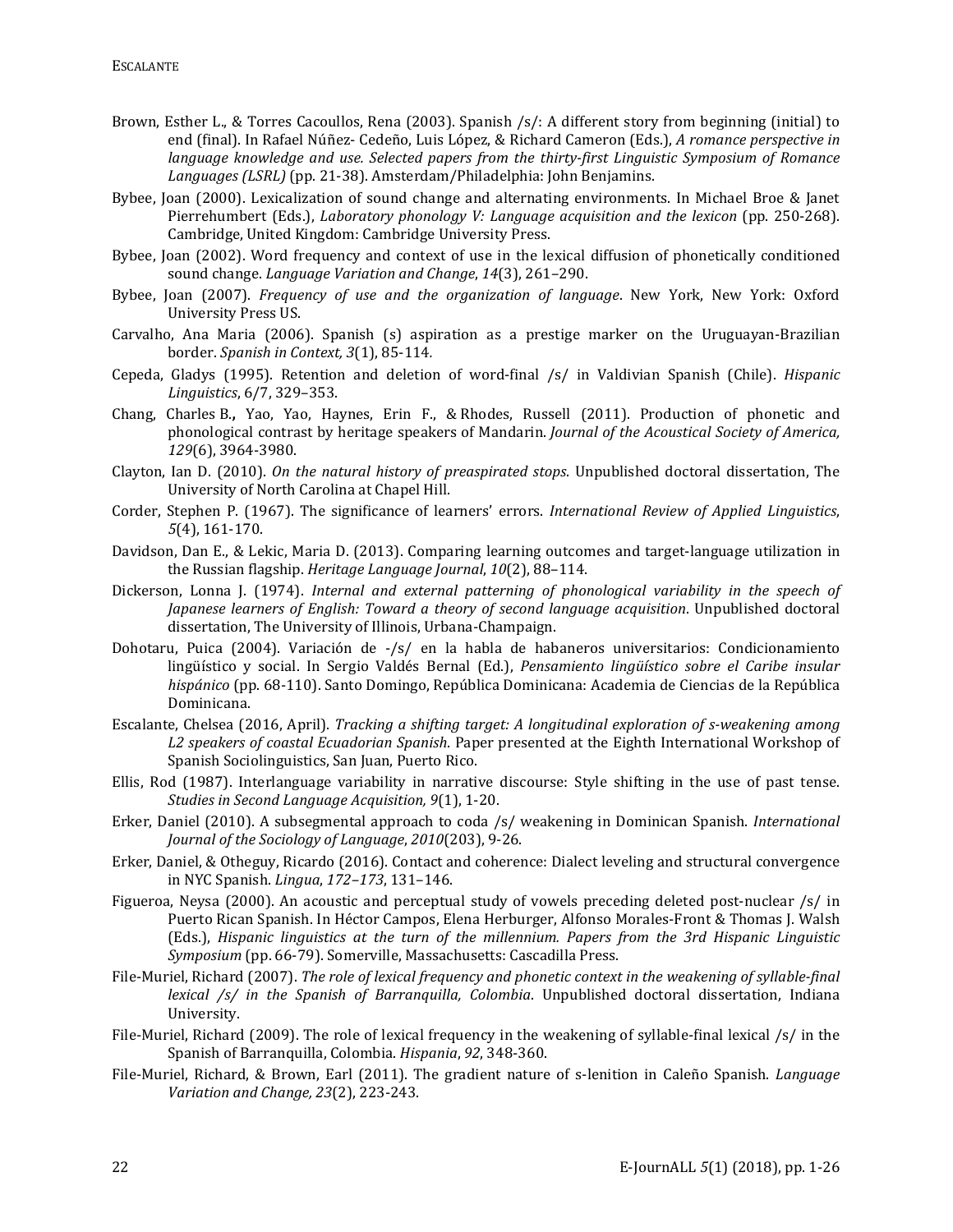- Flege, James E., & Liu, Serena (2001). The effect of experience on adults' acquisition of a second language. *Studies in Second Language Acquisition*, *23*(4), 527-552.
- Fox, Michelle Anette Minnick (2006). *Usage-based effects in Latin American Spanish syllable-final /s/ lenition*. Unpublished doctoral dissertation, University of Pennsylvania.
- George, Angela (2014). Perception of a regional Spanish sound: The case of /s/-weakening. *Southern Conference on Language Teaching Dimension*, 97-110.
- Gerfen, Chip (2002). Andalusian codas. *Probus*, *14*(2), 303-333.
- Gudmestead, Aarnes (2014). Variationist approaches to second language Spanish. In Kimberly L. Geeslin (Ed.), *The handbook of Spanish second language acquisition* (pp. 80-94). Malden, Massachusetts: John Wiley & Sons.
- Hammond, Robert M. (1978). An experimental verification of the phonemic status of open and closed vowels in Caribbean Spanish. In Humberto López Morales (Ed.), *Corrientes actuales en la dialectología del caribe hispánico* (pp. 33-125). Hato Rey, Puerto Rico: Editorial Universitaria, Universidad de Puerto Rico.
- Hayes, Bruce (1989). Compensatory lengthening in moraic phonology. *Linguistic Inquiry*, *20*, 253-306.
- Hoffman, Michol (2001). Salvadoran Spanish /-s/ aspiration and deletion in a bilingual context. *University of Pennsylvania Working Papers in Linguistics*, *7*(3), 115-127.
- Howard, Martin (2012). The advanced learner's sociolinguistic profile: On issues of individual differences, second language exposure conditions, and type of sociolinguistic variable. *Modern Language Journal*, *96*(1), 20-33.
- Jia, Gisela, Strange, Winifred, Wu, Yanhoung, Collado, Julissa, & Guan, Qi (2006). Perception and production of English vowels by Mandarin speakers: Age-related differences vary with amount of L2 exposure. *The Journal of the Acoustical Society of America*, *119*(2), 1118-1130.
- Johnson, Daniel E. (2009). Getting off the Goldvarb standard: Introducing Rbrul for mixed-effects variable rule analysis. *Language and Linguistics Compass*, *3*(1), 359–383.
- Kim, Ji-Young (2012, February). *Discrepancy between the perception and production of stop consonants by Spanish heritage speakers in the United States*. Paper presented at Current Approaches to Spanish & Portuguese Second Language Phonology, University of South Carolina, Columbia, SC.
- Kim, Ji-Young (2015). Perception and production of Spanish lexical stress by Spanish heritage speakers and English L2 learners of Spanish. In Erik W. Willis, Pedro Martín Butragueño, & Esther Herrera Zendejas (Eds.), *Proceedings of the 6th Conference on Laboratory Approaches to Romance Phonology* (pp. 106-128). Somerville, Massachusetts: Cascadilla Proceedings Project.
- Labov, William (1972). *Sociolinguistic patterns*. Philadelphia, Pennsylvania: University of Pennsylvania Press.
- Labov, William (2010). Words floating on the surface of sound change. In *Principles of linguistic change, Volume 3: Cognitive and cultural factors* (pp. 261-286). Malden, Massachusetts: Wiley-Blackwell.
- Lafford, Barbara (1986). Valor diagnóstico-social del uso de ciertas variantes de /s/ en el español de Cartagena, Colombia. In Rafael. A. Núñez Cedeño, Iraset Páez Urdaneta & Jorge M. Guitart (Eds.), *Estudios sobre la fonología del español del Caribe* (pp. 53-75). Caracas, Venezuela: La Casa de Bello.
- Lafford, Barbara (1989). Is functionalism a fact?: Data from the Caribbean. *Hispanic Linguistics*, *3*(1), 49-74.
- Levelt, Willem J. M. (1989). *Speaking: From intention to articulation*. Cambridge, Massachusetts: MIT Press.
- Lipski, John (1984). On the weakening of /s/ in Latin American Spanish. *Zeitschrift für Dialektologie und Linguistik*, *51*(1), 31–43.
- Lipski, John (1985). /s/ in Central American Spanish. *Hispania*, *68*(1), 143–149.
- Lipski, John (1999). The many faces of Spanish /s/-weakening: (Re)alignment and ambisyllabicity. In Javier Gutierrez-Rexach & Fernando Martínez-Gil (Eds.), *Advances in Hispanic linguistics* (pp. 198-213). Somerville, Massachusetts: Cascadilla Press.
- Martínez-Sanz, Cristina, & van Herk, Gerard (2013, May). Saying nothing: Frequency effects in Dominican Spanish null subjects. Paper presented at *Conference on Change and Variation in Canada*, Toronto.
- Major, Roy C. (2004). Gender and stylistic variation in second language phonology. *Language Variation and Change, 16*(3), 164-188.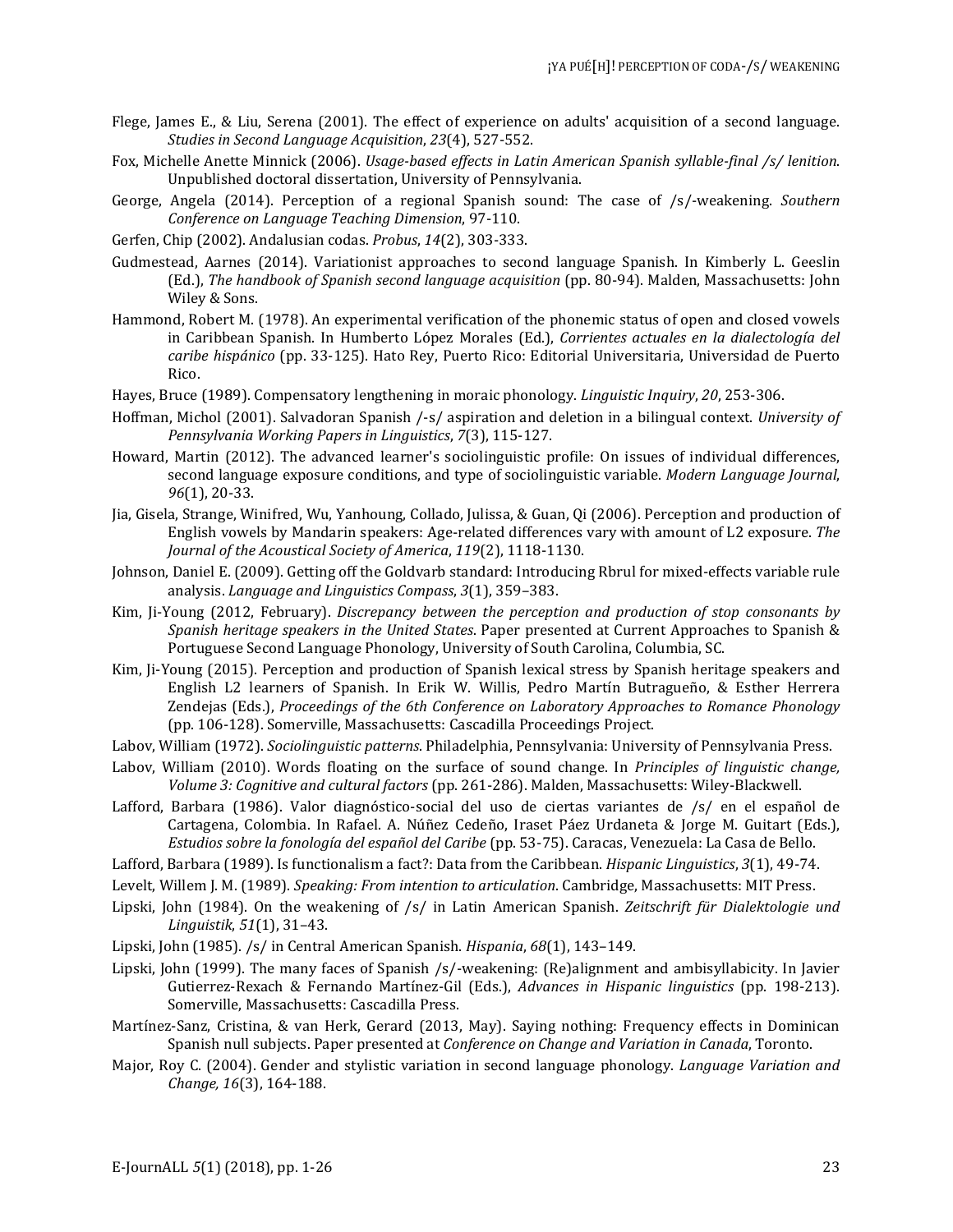- Moreno, Kristen H. (2009). *The study abroad experiences of heritage language learners: Discourses of identity*. Unpublished doctoral dissertation, University of Texas, Austin.
- Mougeon, Raymound, Rehner, Katherine, & Nadasdi, Terry (2004). The learning of spoken French variation by immersion students from Toronto, Ontario. *Journal of Sociolinguistics, 8*(3), 408-432.
- Muniandy, Mohan, Nair, Gopala K. S., Krishnan, Shashi K., Ahmad, Irma, & Noor, Norashikin B. M. (2010). Sociolinguistic competence and Malaysian students' English language proficiency. *English Language Teaching, 3*(3), 145-151.
- Norton, Bonny (2013). *Identity and language learning: Extending the conversation*. Bristol, United Kingdom: Multilingual Matters.
- Ortega-Llebaria, Marta, & Prieto, Pilar (2007). Disentangling stress from accent in Spanish: Production patterns of the stress contrast in deaccented syllables. In Pilar Prieto, Joan Mascaró, & Maria-Josep Solé (Eds.), *Segmental and prosodic issues in Romance phonology* (pp. 155–176). Amsterdam/Philadelphia: John Benjamins.
- Rubin, Kyna (2004). Going "home" to study. *International Educator*, *13*, 26-33.
- Parra, María Luisa (2016). Understanding identity among Spanish heritage learners. An interdisciplinary endeavor. In Diego Pascual y Cabo (Ed.), *Advances in Spanish as a heritage language* (pp. 178-205). Amsterdam/Philadelphia: John Benjamins.
- Parrell, Benjamim (2011). The role of gestural phasing in western Andalusian Spanish aspiration. *Journal of Phonetics, 40*, 37–45.
- Pearson Education (2011). Versant Spanish test: Test description and validation summary. http://www.versanttest.com/technology/VersantSpanishTestValidation.pdf.
- Petrucci, Peter (2007). Heritage learners in the ancestral homeland: An overlooked identity in study abroad research. *Sociolingusitic Studies*, *1*(2).
- Polinsky, Maria, & Kagan, Olga (2007). Heritage languages: In the 'wild' and in the classroom. *Language and Linguistics Compass, 1*(5), 368-395.
- Poplack, Shana (1980). [Deletion and disambiguation in Puerto Rican Spanish.](http://www.sociolinguistics.uottawa.ca/shanapoplack/pubs/articles/Poplack1980Deletion.pdf) *Language*, 56(2), 371-385.
- Poplack, Shana (1986). [Acondicionamiento gramatical de la variación fonológica en un dialecto](http://www.sociolinguistics.uottawa.ca/shanapoplack/pubs/articles/Poplack1986.pdf)  [puertorriqueño.](http://www.sociolinguistics.uottawa.ca/shanapoplack/pubs/articles/Poplack1986.pdf) In Rafael Núñez-Cedeño et al. (Eds.), *Estudios sobre la fonología del español del Caribe*, (pp. 95-107). Caracas, Venezuela: La Casa de Bello.
- Potowski, Kim (2002). Experiences of Spanish heritage speakers in university foreign language courses and implications for teacher training. *ADFL Bulletin*, *33*(3), 35-42.
- Potowski, Kim (2013). Heritage learners of Spanish. In Kimberly L. Geeslin (Ed.), *The handbook of Spanish second language acquisition* (pp. 404–422). New York, New York: Wiley.
- R Core Team (2013). R: A language environment for statistical computing. R foundation for statistical computing, Vienna, Austria. http://www.R-project.org/.
- Rasmussen, Jennifer, & Zampini, Mary (2010). The effects of phonetics training on the intelligibility and comprehensibility of native Spanish speech by second language learners. In John Levis & Kimberly LeVelle (Eds.), *Proceedings of the 1st Pronunciation in Second Language Learning and Teaching Conference* (pp. 38–52). Ames, Iowa: Iowa State University.
- Riegelhaupt, Florecia, & Carrasco, Roberto Luis (2000). Mexico host family reactions to a bilingual Chicana teacher in Mexico: A case study of language and culture clash. *Bilingual Research Journal*, *24*(4), 405- 421.
- Ruíz-Sánchez, Carmen (2004). El comportamiento de la /s/ implosiva en el habla de Caracas. *Boletín de Lingüística, 21*, 48-65.
- Sankoff, David, Tagliamonte, Sali A., & Smith, Eric (2005). *Goldvarb X: A multivariate analysis application* (Computer Program). Toronto and Ottawa: Department of Linguistics, University of Toronto and Department of Mathematics, University of Ottawa.
- Santilli, Michael D. (1996). *Teacher talk and written materials in the Spanish as a second language classroom and their importance as input for second language acquisition*. Unpublished doctoral dissertation, University of Illinois at Urbana-Champaign.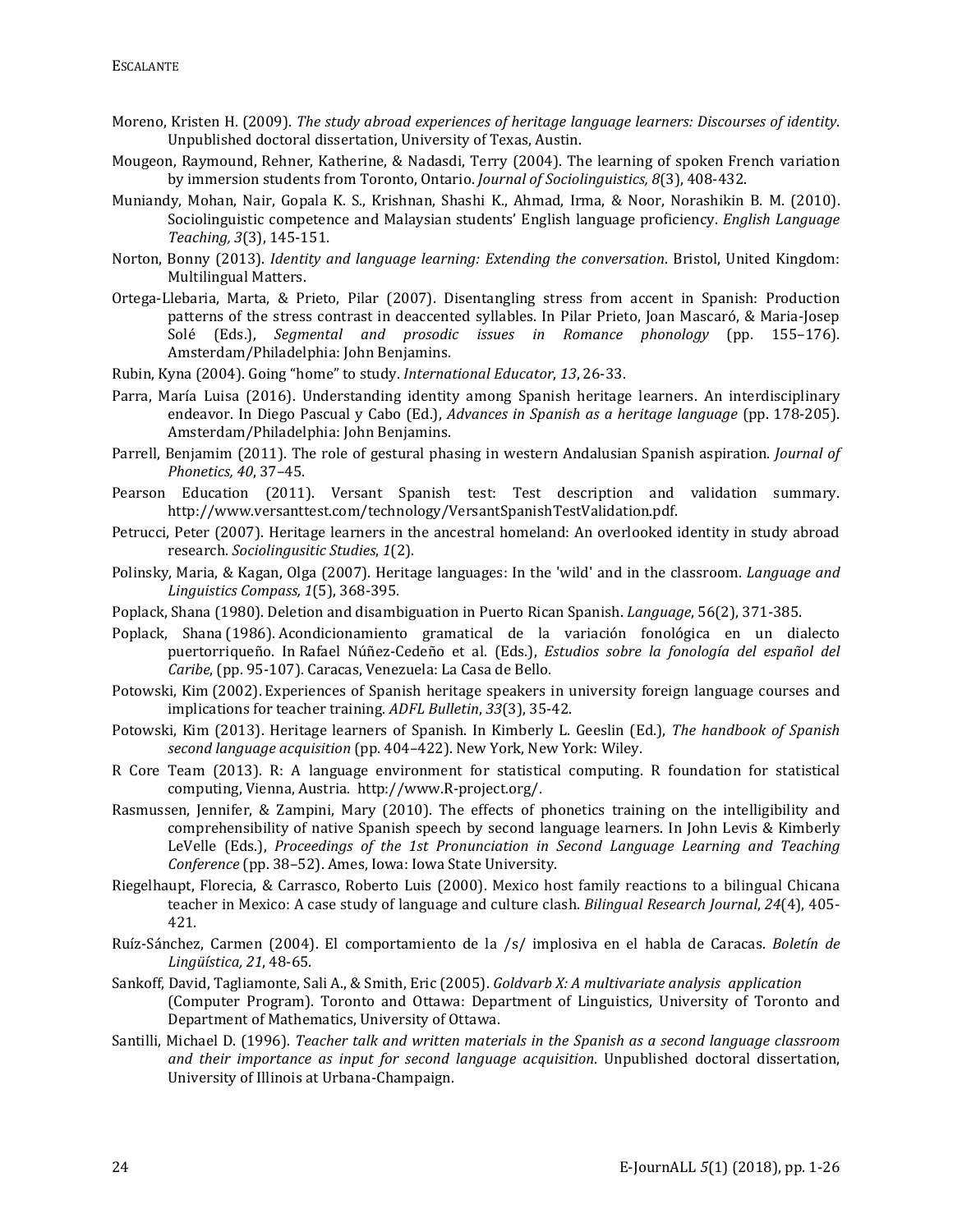- Schmidt, Lauren B. (2009). The effect of dialect familiarity via a study abroad experience on L2 comprehension of Spanish. In Joseph Collentine, Maryellen García, Barbara Lafford, & Francisco Marcos Marín (Eds.), *Selected proceedings of the 11th Hispanic Linguistics Symposium* (pp. 143-154). Somerville, Massachusetts: Cascadilla Proceedings Project.
- Schmidt, Lauren B. (2011). *Acquisition of dialectal variation in a second language: L2 perception of aspiration of Spanish /s/.* Unpublished doctoral dissertation, University of Indiana, Bloomington.
- Schmidt, Lauren B. (2015). Not all forms of dialect contact are the same: Effects of regional media, travel, and social contacts on the perception of Spanish aspirated-/s/. *Borealis – An International Journal of Hispanic Linguistics*, *4*(1), 99-120.
- Shively, Rachel (2016). Heritage language learning in study abroad: Motivations, identity work, and language development. In Diego Pascual y Cabo, *Advances in Spanish as a heritage language* (pp. 259-80). Amsterdam/Philadelphia: John Benjamins.
- Tamminga, Meredith (2014). Sound change without frequency effects. In Robert. E. Santana-LaBarge (Ed.), *Proceedings of the 31st West Coast Conference on Formal Linguistics* (pp. 457-465). Somerville, Massachusetts: Cascadilla Proceedings Project.
- Tarone, Elaine E. (1988). *Variation in interlanguage*. London, United Kingdom: Edward Arnold.
- Terrell, Tracy. (1978). Sobre la aspiración y elisión de /s/ implosiva y final en el español de Puerto Rico. *Nueva Revista de Filología Hispánica*, *27*(1), 24-38.
- Terrell, Tracy (1979). Final /s/ in Cuban Spanish. *Hispania*, *62,* 599-612.
- Terrell, Tracy (1981). Diachronic representation by dialect comparison of variable constraints: s-aspiration and deletion in Spanish. In David Sankoff & Henrietta Cedergren (Eds.), *Variation omnibus* (pp. 115- 124). Carbondale, Illinois: Linguistic Research.
- Torreira, Francisco (2006). Coarticulation between aspirated-s and voiceless stops in Spanish: An interdialectal comparison. In Nuria Sagarra & Almeida Jacqueline Toribio, (Eds.), *Selected proceedings of the 9th Hispanic Linguistics Symposium* (pp. 113-20). Somerville, Massachusetts: Cascadilla Press.
- Torreira, Francisco (2007). Pre- and postaspirated stops in Andalusian Spanish. In Pilar Prieto, Joan Mascaró, & Maria-Josep Solé (Eds.), *Segmental and prosodic issues in romance phonology* (pp. 67-82). Amsterdam/Philadelphia: John Benjamins.
- Torreira, Francisco (2012). Investigating the nature of aspirated stops in western Andalusian Spanish. *Journal of the International Phonetic Association, 42*, 49–63.
- Trimble, John C. (2011, October). The intelligibility of Spanish dialects from the L2 learner's perspective: The importance of phonological variation and dialect familiarity. Paper presented at the 2010 Hispanic Linguistics Symposium, Bloomington, Indiana.
- Tsukada, Kimiko, Birdsong, David, Bialystok, Ellen, Mack, Molly, Sung, Hyekyung, & Flege, James E. (2005). A developmental study of English vowel production and perception by native Korean adults and children. *Journal of Phonetics*, *33*, 263-290.
- Van Der Meid, J. Scott (2003). Asian Americans: Factors influencing the decision to study abroad. *[Frontiers:](https://www.researchgate.net/journal/2380-8144_Frontiers_The_Interdisciplinary_Journal_of_Study_Abroad)  [The Interdisciplinary Journal of Study Abroad](https://www.researchgate.net/journal/2380-8144_Frontiers_The_Interdisciplinary_Journal_of_Study_Abroad)*, *9*, 71-110.
- Young, Richard (1991). *Variation in interlanguage morphology*. New York, New York: Peter Lang.